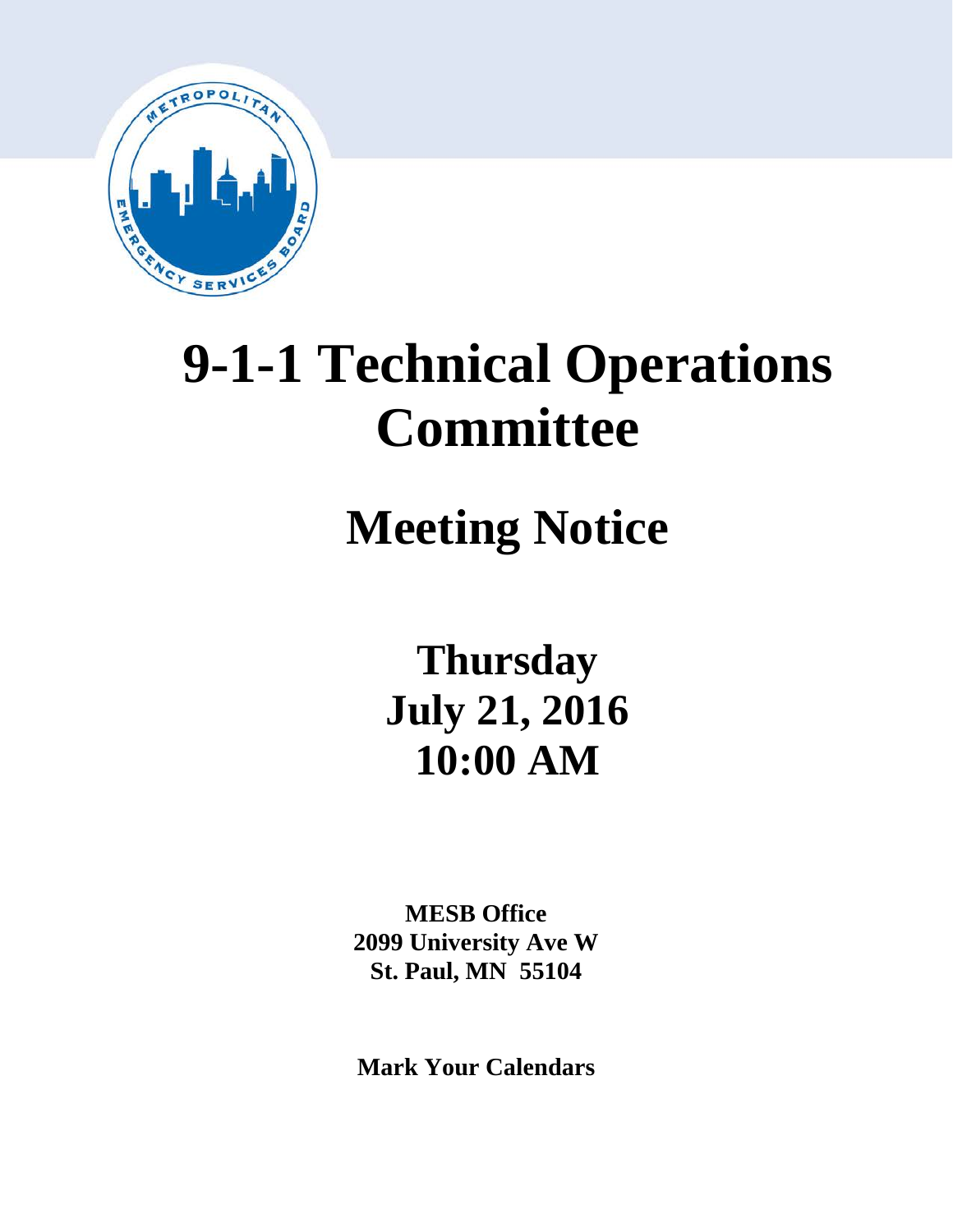## **Metropolitan Emergency Services Board**

## **9-1-1 Technical Operations Committee**

**Tentative Agenda July 21, 2016**

## 1. Call to Order

## 2. Approval of Minutes

## 3. Old Business

- a. Wireless Issues (see attached)
	- i. Wireless Work Group
- b. GIS Issues (see attached)
- c. Data Issues (see attached)
- d. Next Generation 9-1-1
	- i. State 9-1-1 Program 9-1-1 Services RFP Update
- e. PSAP Operations Round Table Work Group
	- i. Minimum Training Standards for Telecommunicators (see attached)
- f. Legislation Session Wrap-up (see attached)

## 4. New Business

a. Storm / Natural Disaster Procedures

## 5. Adjourn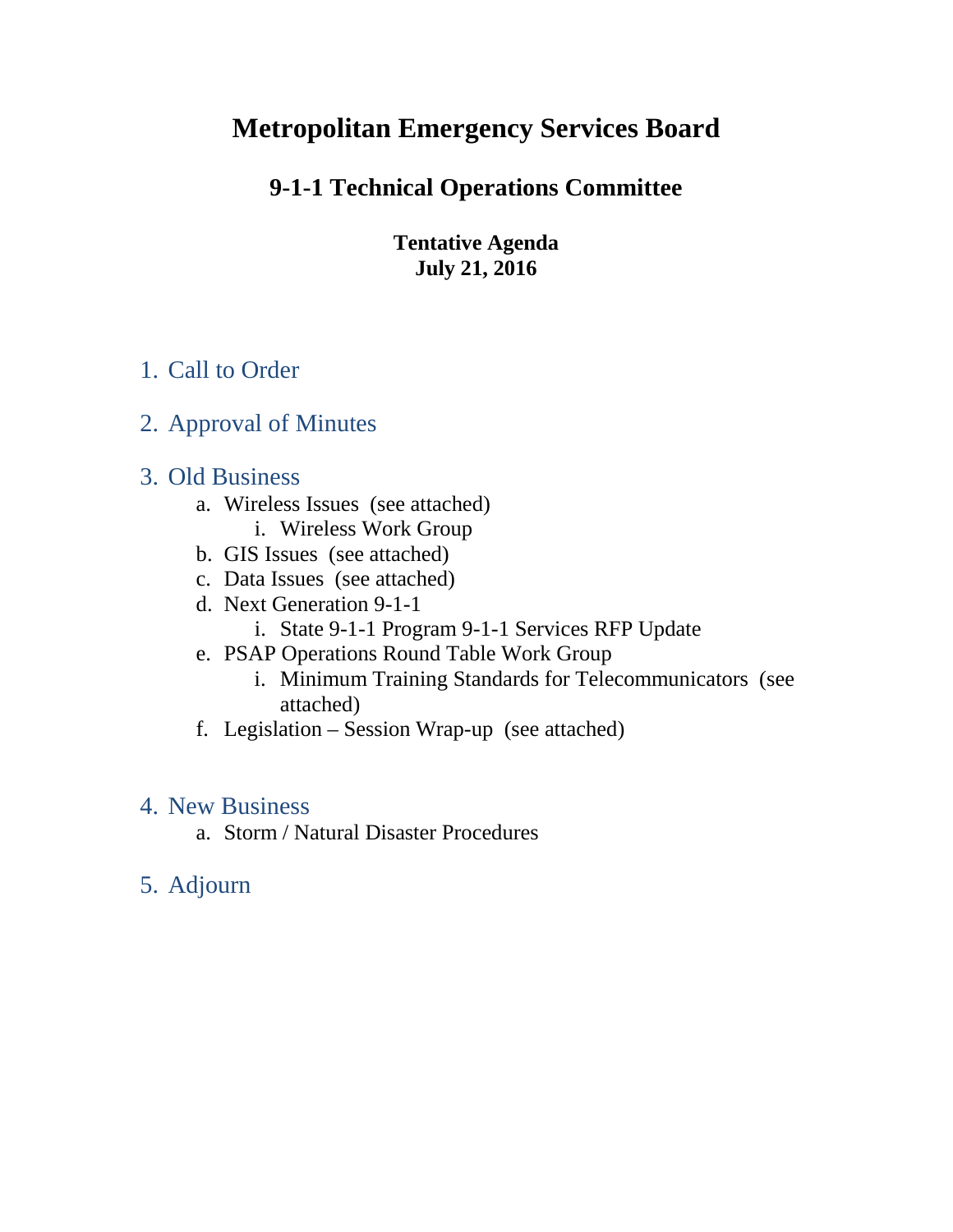## **Metropolitan Emergency Services Board**

## **9-1-1 Technical Operations Committee Draft Meeting Minutes April 21, 2016**

## **Committee Members**

|   | Nancie Pass, Ramsey (Chair)   | X | Kathy Hughes, Hennepin       |
|---|-------------------------------|---|------------------------------|
| X | Bob Dowd, Isanti (Vice-Chair) |   | Lisa Lovering, Isanti        |
| X | Val Sprynczynatyk, Anoka      | X | Heather Hunt, Minneapolis    |
|   | Mike Utecht, Bloomington PD   |   | Dave Pikal, Ramsey           |
| X | Tim Walsh, Carver             |   | Ken Dvorak, Scott            |
|   | Jon Eckel, Chisago            | X | Darlene Pankonie, Washington |
| X | Diane Lind, Dakota            |   | Doug Anschutz, Washington    |
|   | Rose Kruchten, Dakota         |   |                              |

## **Alternates**

|   | Susan Bowler, Carver         |   | Kyle Blum, Anoka                 |
|---|------------------------------|---|----------------------------------|
|   | Troy Ruby, Dakota            | X | Christine McPherson, Minneapolis |
| X | Jeff Schlumpberger, Hennepin |   | Denise O'Leary, Ramsey           |
|   | Deb Paige, Carver            |   | Bob Shogren, Isanti              |
|   |                              |   |                                  |

## **Others Attending**

Gordy Chinander, MESB Marcia Broman, MESB Jill Rohret, MESB

Pete Eggimann, MESB Jake Jacobson, CenturyLink<br>Martha Ziese, MESB Matthew Hoffer, CenturyLin Matthew Hoffer, CenturyLink Jeff Lessard, U of M Lauren Petersen, MAC Tony Martin, Edina PD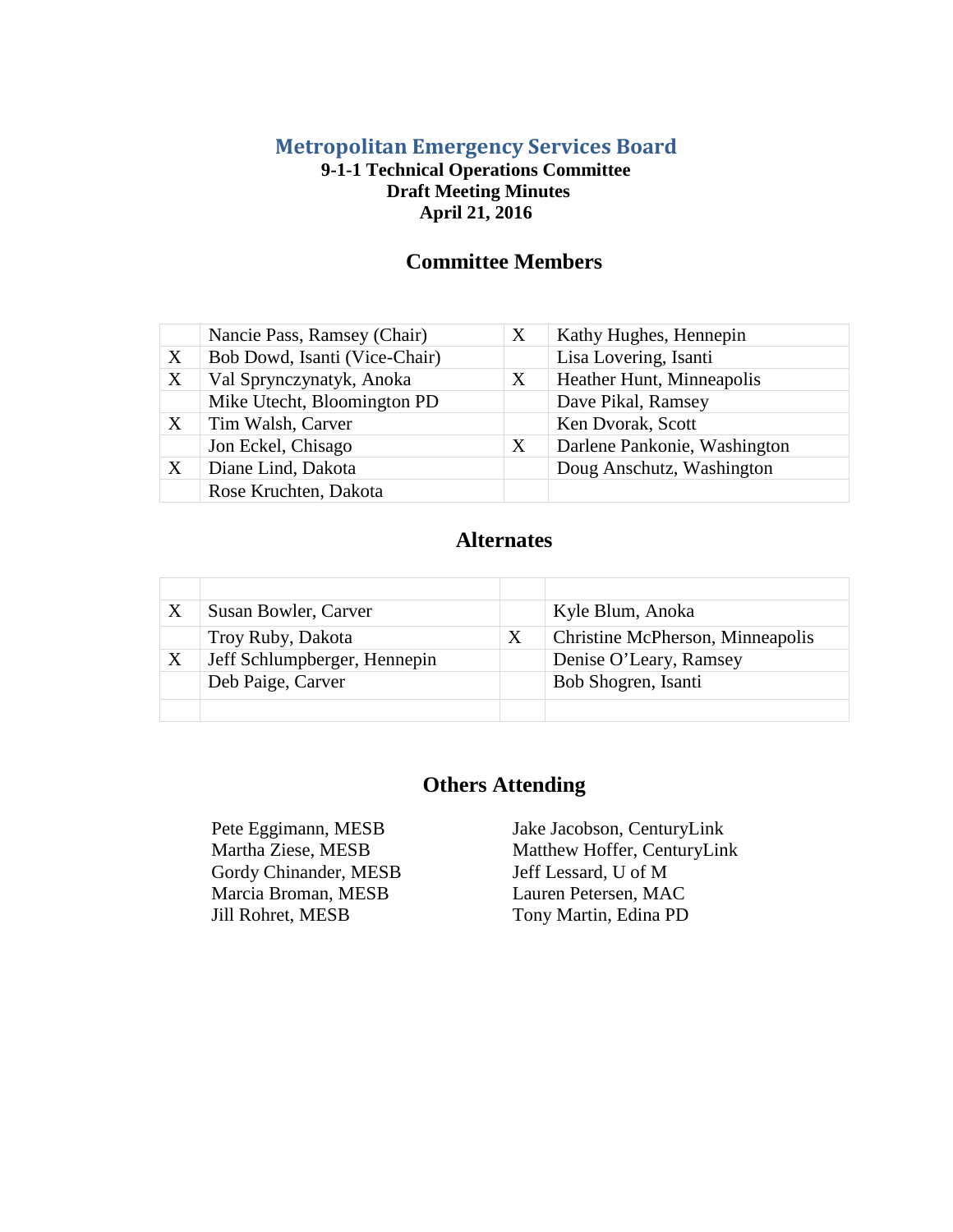## **1. Call to Order**

Bob Dowd called the meeting to order at 10:13

## **2. Approval of Minutes**

*Motion to approve the draft March 17, 2016 Minutes (Lind/Hughes) Approved.* 

## 3. **Old Business**

## **a. Wireless Issues – Gordy Chinander (see written report)**

A written report on the MESB activities regarding wireless was provided in the meeting packet.

Gordy asked members to review and edit the attached draft for the Metro Area PSAP Wireless Carrier Call Testing Requirements. Once he has TOC member comments he will be sending a letter on to carriers that will include a copy of the testing requirements. Gordy has been working with Verizon to develop a process that meets the wireless carrier needs, and also does not overwhelm the PSAP. PSAPs are encouraged to call Gordy if a carrier starts making multiple test calls without prior coordination or notification.

The call reporting procedures are carrier specific. It is now in the PSAP manual on the MESB website at [www.mn-mesb.org.](http://www.mn-mesb.org/)

There will be a couple of phone call training sessions for WERM before the live date the first week of May. They will be done with a conference bridge from your own office. You only need to participate in one but are invited to attend more. The data used for the trainings is sample data.

Gordy sent out a survey to the committee members asking for feedback on the wireless tower routing process. He would like any issues with the process cleared up so he can concentrate on the processes necessary to move on to the NG environment.

## **b. GIS Update – Marcia Broman (see written report)**

A written report on the MESB activities regarding GIS was provided in the meeting packet.

Marcia reported they have been coordinating meetings with Washington and Isanti counties and Adam Iten. Both counties have limited GIS resources available to assist with preparing their GIS data to support NG9-1-1 call routing.

Minneapolis has zoomed in on their date of postalization of MSAG.

Marcia asked the group to review the draft road centerline standard that Adam sent out. Adam and the MESB will review the feedback from the committee members and make any necessary edits before the final document is released.

## **c. Data Update – Marcia Broman (see written report)**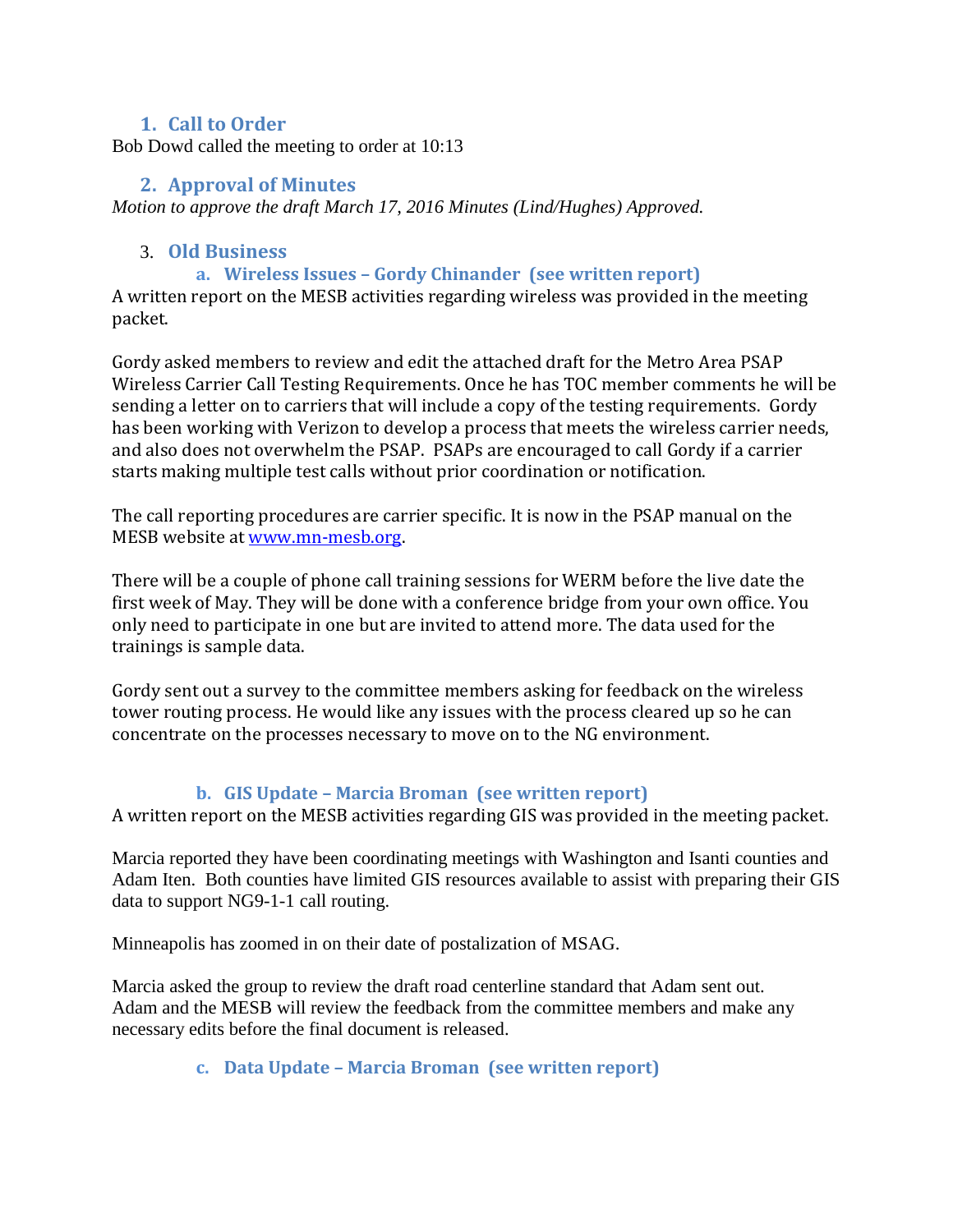A written report on the MESB activities regarding ALI data was provided in the meeting packet. None of the committee members had any new data issues to discuss with the group.

## **d. Next Generation i. State RFP Update – Dana Wahlberg**

Contract negotiations on the 9-1-1 Service Provider contract have now begun. The negotiations will take two tracks initially. The Dept. of Admin will negotiate the terms and conditions portion of the contract with the vendor's legal team. ECN, with the assistance of Mission Critical Partners, and the MESB will negotiate with the vendor's 9-1-1 service delivery team.

Dana reported that ECN was still waiting for a response from MN.IT on whether or not they were willing and able to monitor the firewalls expected to be installed at all of the PSAPs as they migrate to taking calls directly using the IP-based SIP protocol.

Dar asked the committee members if any of them had received a 9-1-1 call from someone using the RapidSOS smartphone app, and if so, what class of service displayed in ALI? No one was aware of receiving any calls yet where the caller was using the RapidSOS app.

## **e. PSAP Operations Roundtable - Victoria Peckman**

Lauren Petersen attended the last meeting and told members that they have the Minimum Training Requirements draft about ready to go. They are comparing the APCO and NENA information with the current curriculums used in the work group member PSAPs to identify any gaps. The document should be ready for full TOC review and action at the next TOC meeting.

## **f. Legislation – Jill Rohret**

Jill told the committee that the session was off to a good start. Bills being considered that are of interest to the MESB involve the topics of the sales tax exemption, VoIP services, and the Emergency Medical Services Grant Program.

The sales tax legislation accelerates the effective date for the sales tax exemption for government purchases from January 1, 2017 to January 1, 2016. Joint Powers are taxed, whereas counties are not. Jill will be meeting with Representative Cornish again next week. The House and the Senate committees passed the respective bills for inclusion to the omnibus bill. Jill testified, along with Gary Carlson, Fire Chief Sarah Larson and a rep from Three Rivers Park district.

The VoIP legislation would prohibit state regulation of Voice-over-Internet protocol (VoIP) and IP enabled services with certain limited exceptions. The bill would require adherence to 9-1-1 requirements in Minnesota Statutes 403.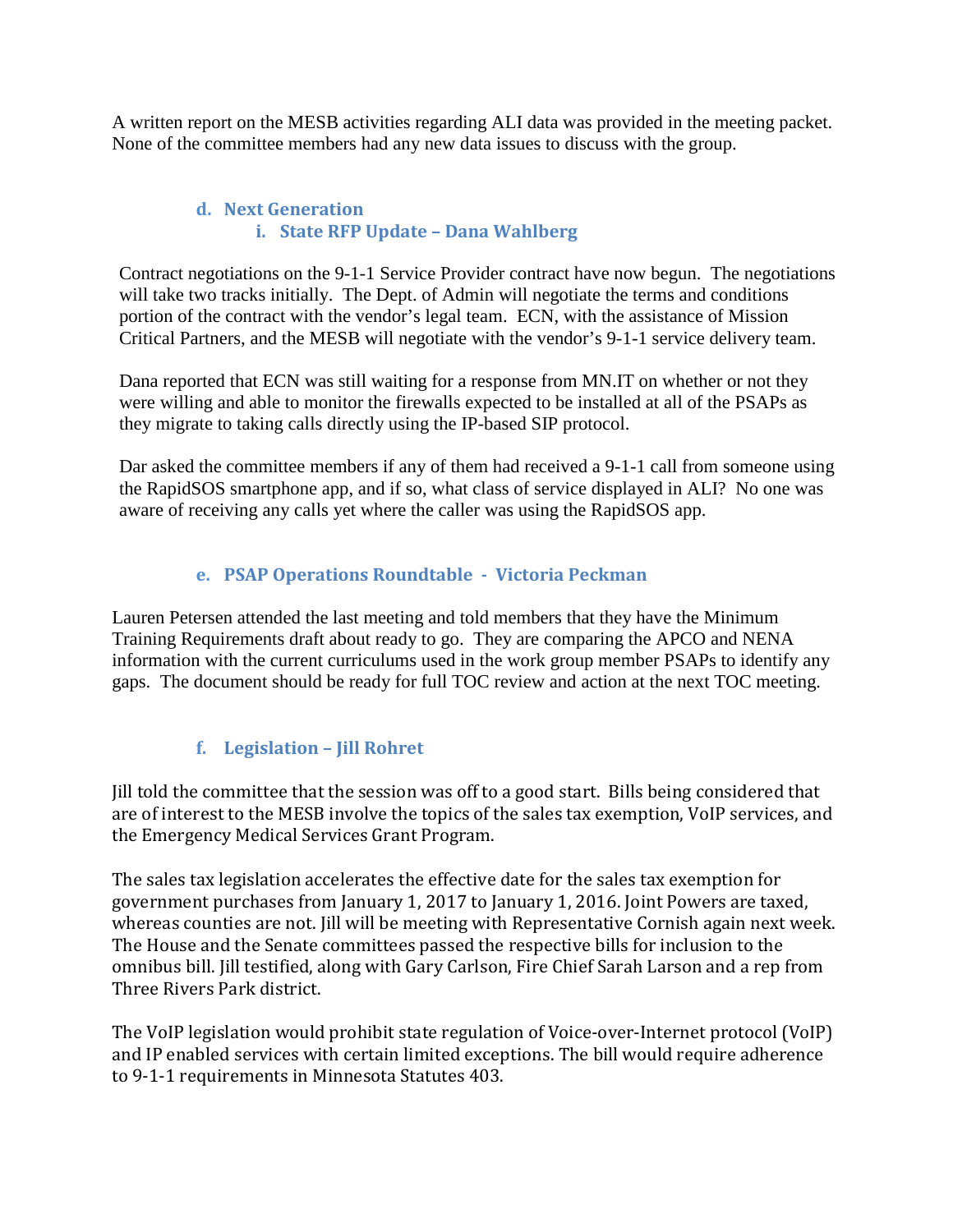## **g. Metro Area 9-1-1 Strategic Planning Initiative – Pete Eggimann i. Issues and Needs Analysis Report (copy provided)**

Pete walked the committee members through the final report prepared for the MESB by PSC Alliance based on the input they received from the metro area PSAP managers. Four broad areas were identified as being common concerns to many, if not all, of the PSAPs:

**Employee** – staffing levels, recruitment, and retention **Training** – keeping training up to date, cost concerns, and standardization **Budget** – PSAP operating expense increases, unknown future costs, and stability of the funding sources (surcharge, general tax base) **Technology** – new capabilities (e.g. text, video, etc.), NG9-1-1 call handling, continuity of operations options

The report indicates that the PSAPs believe and expect the MESB to have a role in addressing these areas of concerns. The report identified these five areas as priorities where the MESB role was critical. - 1) the development of minimum training standards for new telecommunicators, 2) supporting stable and adequate funding for PSAPs, 3) implementation of an interim SMS Text-to-911solution in the metro area, 4) evaluation of potential continuity of operations options for PSAPs made possible by NG9-1-1 technology, and 5) continued support for GIS data development, maintenance, and quality assurance processes necessary to support accurate NG9-1-1 call routing and location identification.

*Motion made by Lind, seconded by McPherson to accept the PC Alliance Issues and Needs Analysis Report. Motion Carried.*

## **ii. MESB NG9-1-1 Transition 2016-2017 Strategic Plan – Pete Eggimann (copy provided)**

Pete walked the committee members through a very high level strategic plan document that the MESB staff had prepared for the MESB Board members. Over the past couple of years several of the board members have changed, and many of them did not have much background knowledge of what the MESB staff does on a day-to-day basis. It had also been some time since the staff had provided an updated transition vision to the Board on moving from E9-1-1 to a NENA i3-compliant NG9-1-1 system. The report covers the current status, progress, and future milestones that the MESB staff have identified under each of the four components that make up NG9-1-1 – regional GIS, enhanced PSAP IP-connectivity, NENA i3 standard compliance, and 9-1-1 system support for multimedia call content.

Pete will be having a strategic planning meeting with ECN to identify priority items for the current contract negotiators. The plan and the processes will be in place in the next 18 months to transition from the current enhanced 9-1-1 in an IP environment to i3 standard compliant 9-1-1 systems.

This planning timeline will coincide with the first renewal of the contract currently under negotiation. The transition plan will be the basis for deciding whether to go out for a new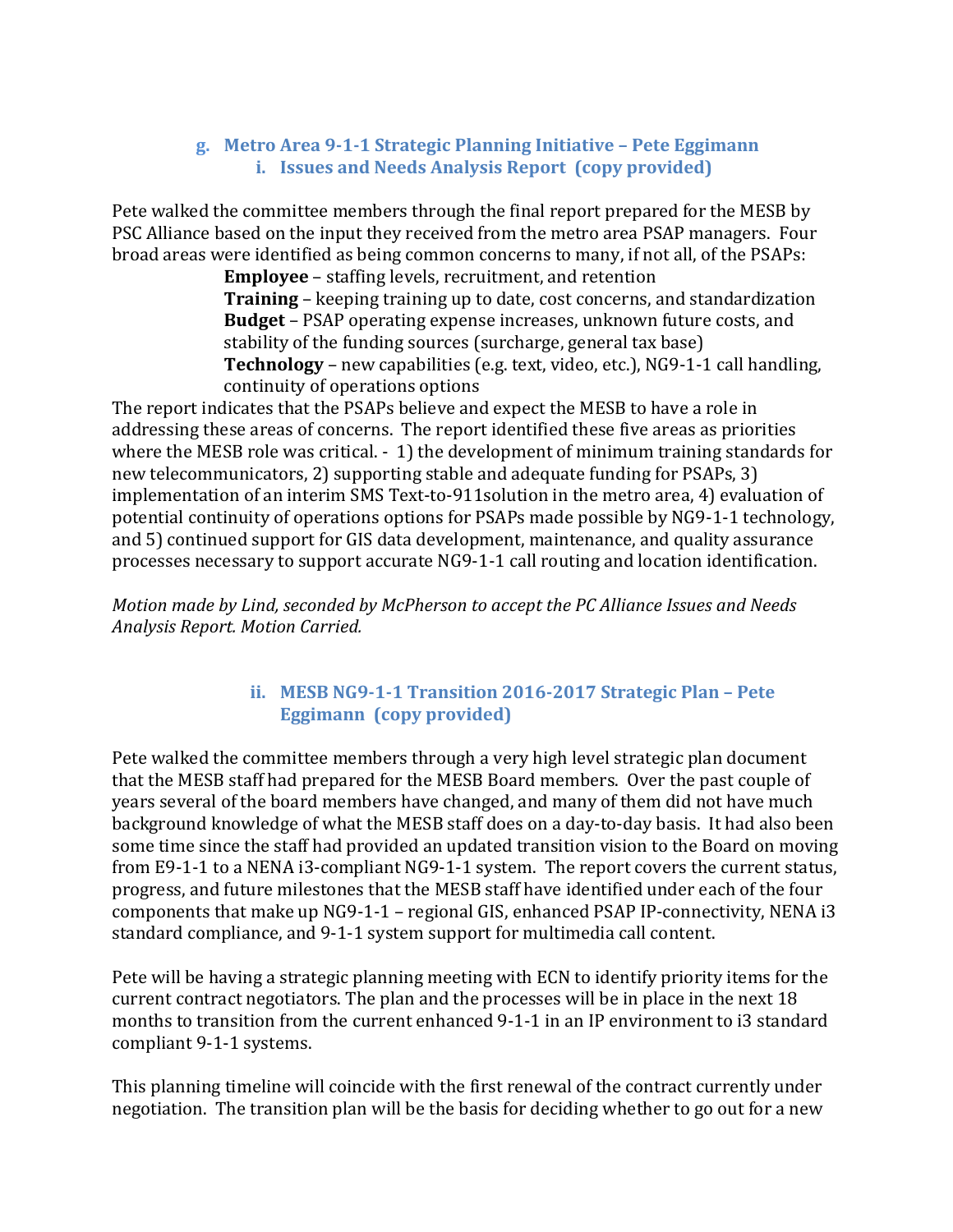9-1-1 service RFP or to amend the current contract at the time of renewal. Because of the potential ESInet resources available in the metro area, there should be opportunity for the metro to have more system redundancy, diversity, and flexibility than what might be available and affordable in greater MN.

Jill Rohret added that there will be a monthly recurring cost for Text-to-911. It is yet undetermined who will cover that, but that it needs. It is important to determine that so managers can budget.

## **4. New Business**

## **a. Committee Member Roundtable**

(Committee members shared what was happening at each of their PSAPs that might be of interest to the group.)

*Call to adjourn (Lind/Hughes)*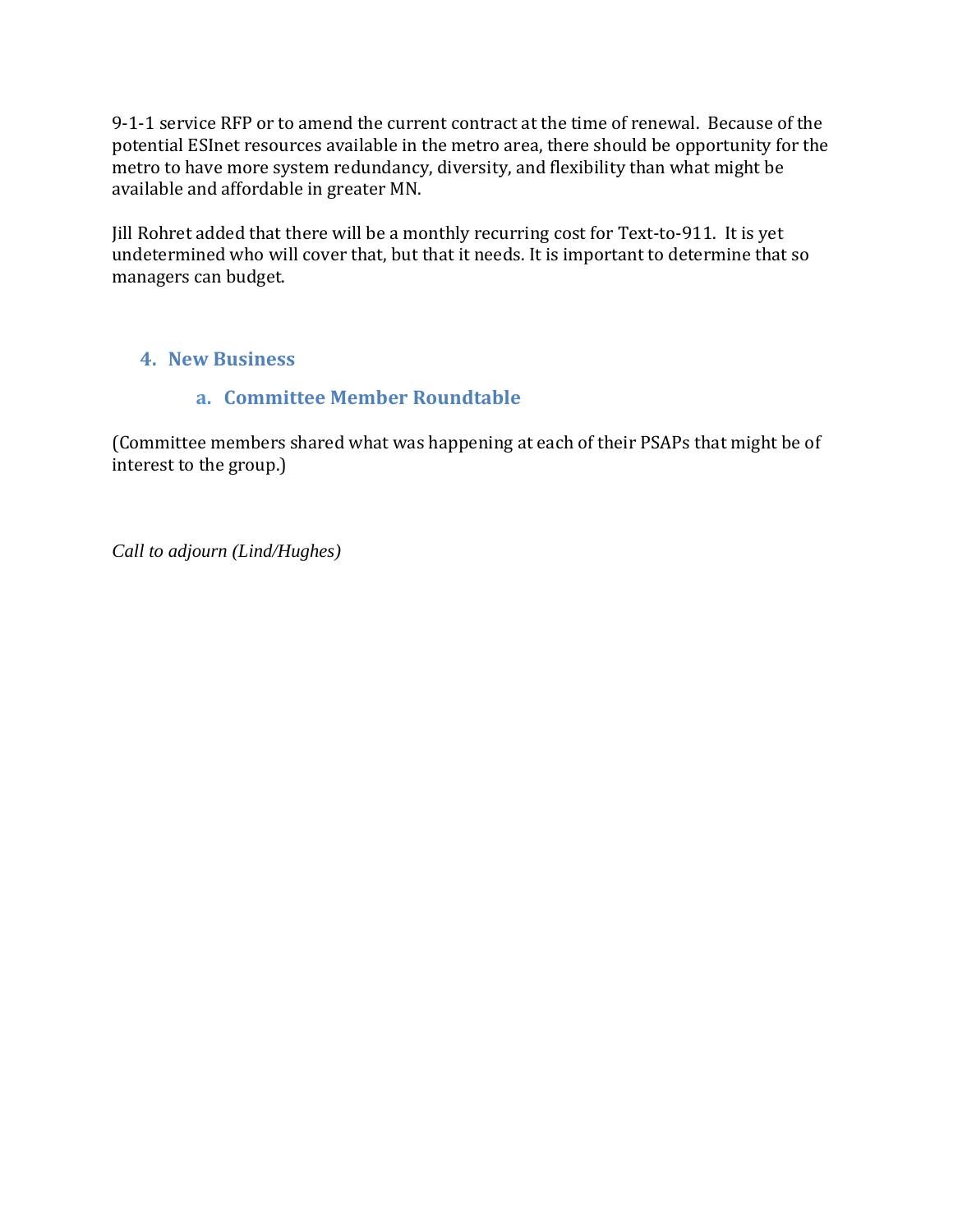Technical Operations Committee *GIS Manager's report- 7/21/2016*

## **TOPIC**

## Wireless

Verizon network upgrade- Verizon's upgrade from their 3G network to the 4G network is in progress. PSAPs should be receiving weekly notifications of test calls from the MESB with Verizon's planned call testing requests. These test call requests are required to follow the "Wireless Call Testing Requirements" that were established in 2016 (see attached Wireless Call Testing Requirements)

ATTMO continues bandwidth upgrades- ATTMO continues to upgrade their bandwidth with additional antennae's (sectors) overlays on existing sites.

Sprint's migration (FYI)- From Ericsson to West technologies (formerly Intrado) has been completed.

Standardized community name abbreviations- The wireless database contains abbreviated community names that are utilized in the wireless ALI. Over the years the abbreviations have not be standardized resulting in community names having several different abbreviations. This has created issues with some PSAP CAD systems on how a community name is displayed. The MESB has put together a standardized 7 character abbreviated community name list which has been approved by each PSAP and will utilized for new call routing requests and the wireless 9-1-1 database cleanup when the State's Wireless Emergency Routing Management (WERM) system goes live. (See attached)

Wireless Emergency Routing Management System- The system was to go online in early June but has run into some development issues. Once these issues have been resolved the system will then go through the State's security protocols. (See attach Dana Wahlberg WERM Email)

WERM PSAP training has been completed- Because of the delay of the WERM go live date, PSAPs are urged to sign into WERM and play with the training data in WERM . Because the sample data is limited please let Gordy ( $gchinander@mn-mesh.org$ ) know so he can set up data for your PSAP. If additional training is desired in WERM please contact Gordy.

WERM Contact List- Please find attached the contact list that WERM will use to send notifications of Pending sectors for review. Please verify your PSAP contact information, if there are changes to be made please contact Gordy (gchinander@mn-mesb.org)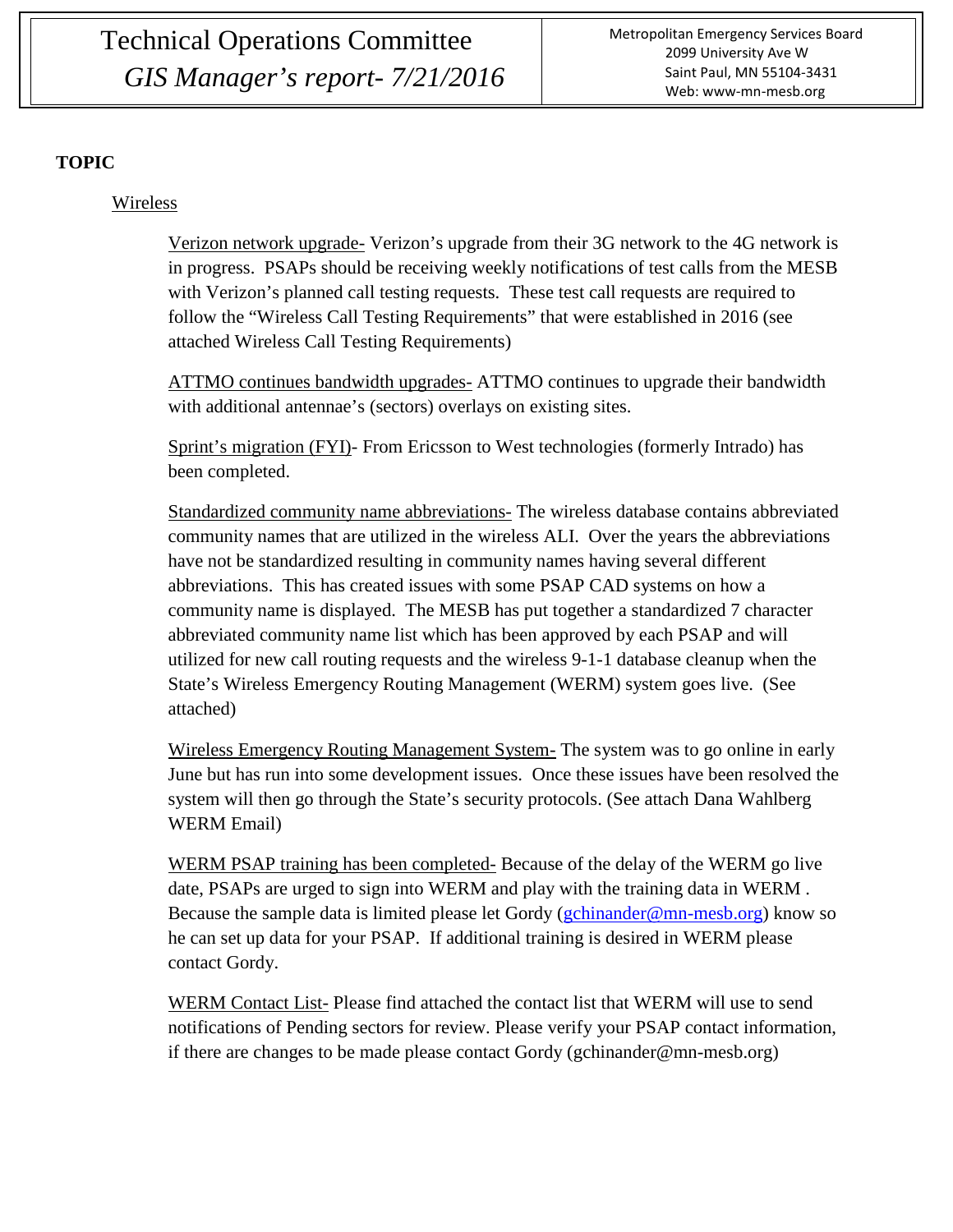## Technical Operations Committee *GIS Manager's report- 7/21/2016*

#### GIS Update

NG9-1-1 State GIS centerline standard-DPS /MESB continue to work with the States NG9-1-1 GIS standards workgroup to review and answer comments from the public review of the State NG9-1-1 centerline standard.

*NG9-1-1 GIS Standards Workgroup Purpose*

*The workgroup's purpose is to recommend and develop standards needed to integrate locally collected and maintained GIS data into statewide layers deemed critical for the Emergency Call Routing Function (ECRF) and Location Validation Function (LVF) of Next Generation 9-1-1. These layers include road centerlines, site/structure address points, PSAP boundaries, emergency service boundaries (law, fire, emergency medical service, first response, and rescue), and NG9-1-1 GIS data maintenance authority boundaries.*

NG9-1-1 State Address Point Standard- MnGEO/DPS and the MESB are working together to create a state GIS address point standard based off local and national address point standards that will meet the needs of NG9-1-1. Once a draft standard created it will be presented to the State NG9-1-1 GIS standards workgroup for approval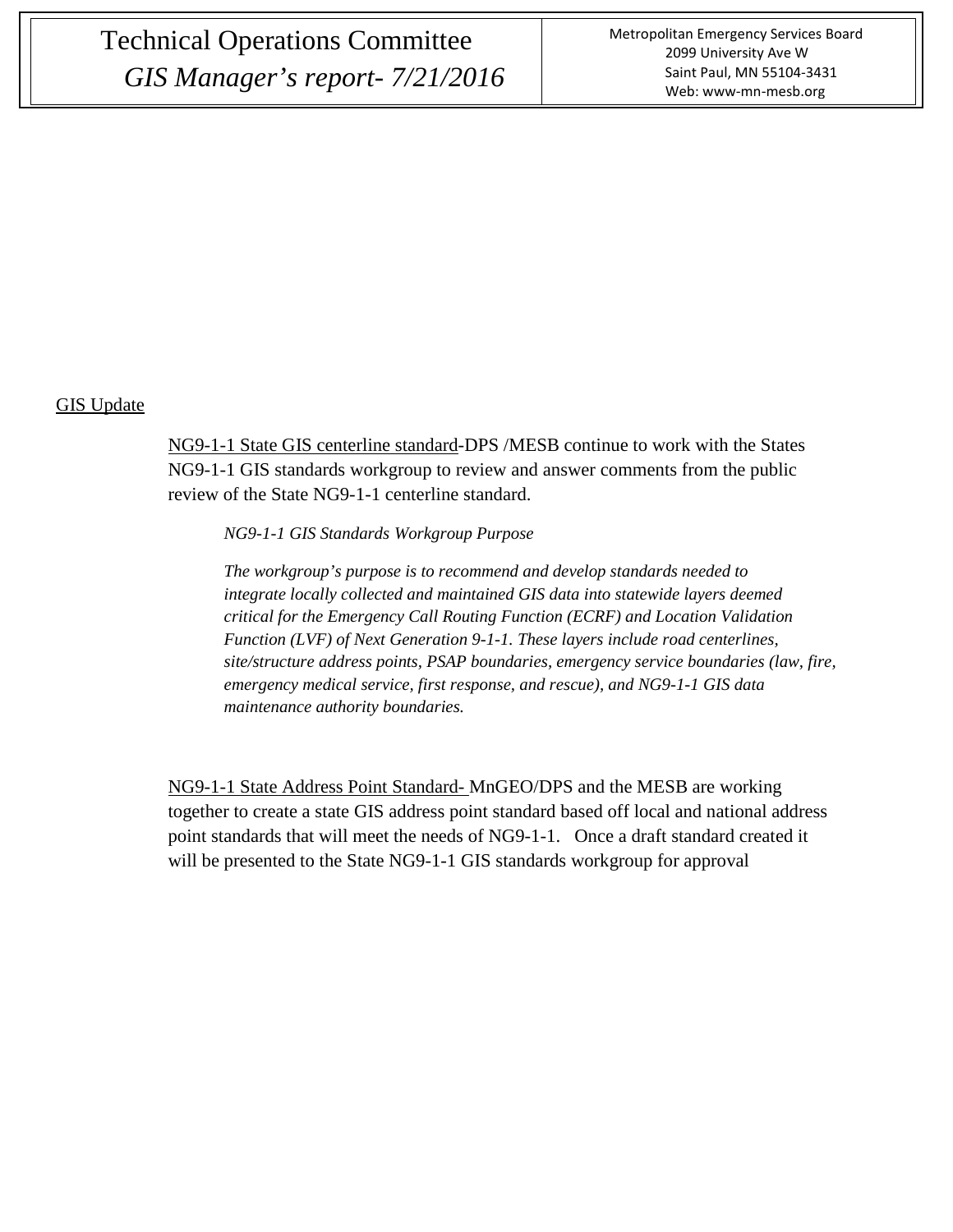## Metro Area PSAP Wireless Carrier Call Testing Requirements - 2016

The upsurge of new wireless network technology has placed a greater demand on local PSAPs to coordinate and participate in call testing with wireless carriers. Recent call testing requests from wireless carriers have approached the level of 50-100+ calls per day to a PSAP, which is insupportable for many PSAPs.

This document will outline the 9-1-1 call testing best practices for the PSAPs in the Twin Cities metro area represented by the MESB.

All 9-1-1 cellular/wireless call testing requests for the nine-county metro area PSAPs must be directed to the MESB:

- 1. Submit the request to the MESB at least 48 hours before call testing is scheduled to begin. Requests and tentative testing schedules should be submitted to both:
	- Pete Eggimann [peggimann@mn-mesb.org](mailto:peggimann@mn-mesb.org)
	- Gordon Chinander [gchinander@mn-mesb.org](mailto:gchinander@mn-mesb.org)
- 2. The MESB will coordinate with the metro PSAP managers once the carrier has provided a proposed testing schedule to gain concurrence from the PSAP managers
- 3. The number of test calls scheduled per PSAP should not exceed 25 calls per day unless preapproved by the PSAP manager in the test call request.
- 4. Test calls shall be made between the hours 0930-1500 or in the maintenance window of 0300- 0600, with the PSAP manager's concurrence before testing begins.
- 5. When the first test call to a PSAP is placed, the test caller should confirm that the PSAP has resources available at that time to continue taking test calls.
- 6. The PSAP has the authority to cancel call testing at any time if PSAP resources are required to respond to emergency responders or 911 calls.
- 7. Any issues with the metro area 911 system that are identified during the carrier testing should be reported to CenturyLink 911 Repair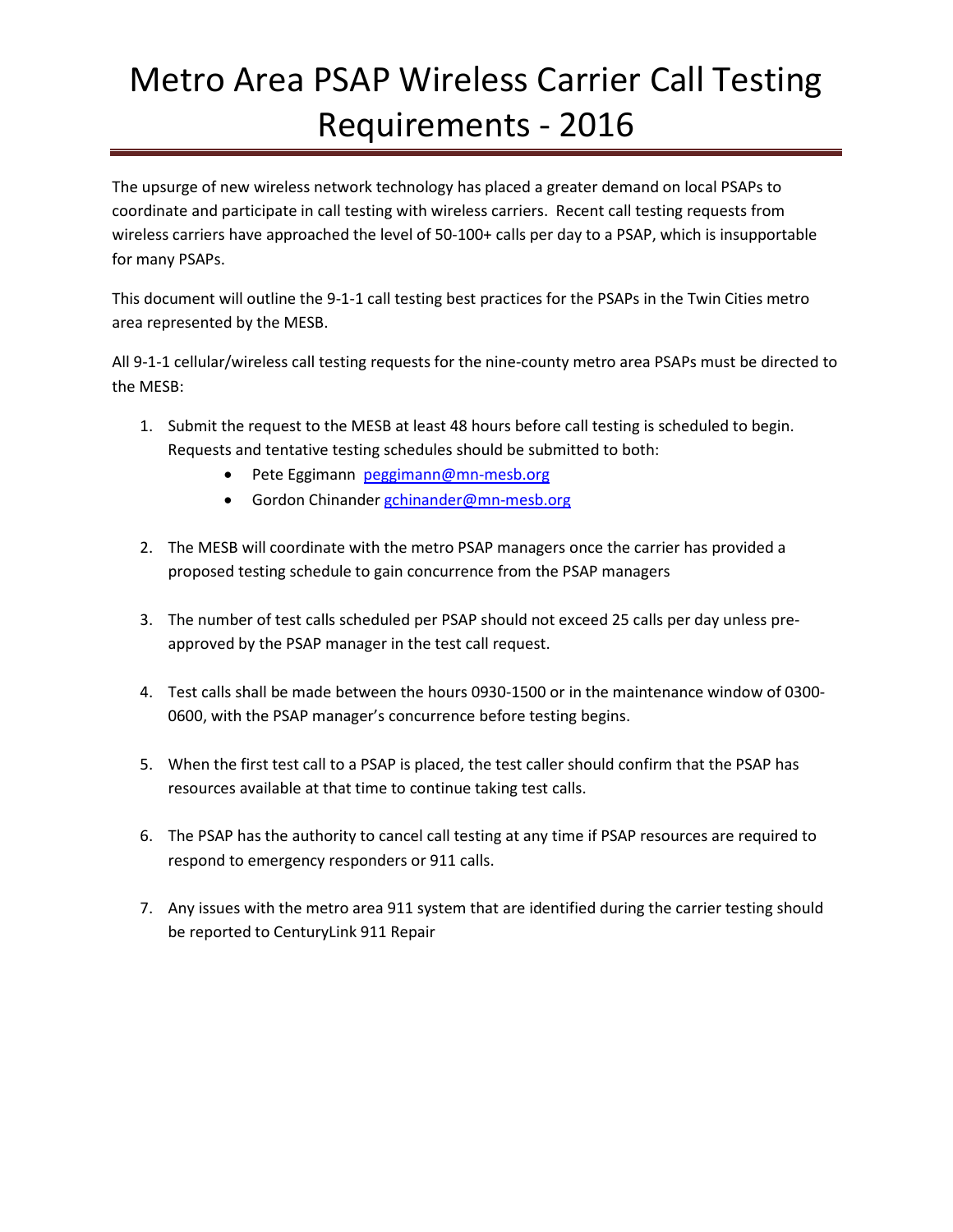| <b>Community</b>             | <b>ADJUSTED 7 character city abbreviations</b> | <b>MSAG Community</b>   |  |  |
|------------------------------|------------------------------------------------|-------------------------|--|--|
| Afton                        | //AFTON                                        | <b>AFTON</b>            |  |  |
| Amador Township              | <b>AMDRTWP</b>                                 | <b>AMADOR TWP</b>       |  |  |
| Andover                      | <b>ANDOVER</b>                                 | <b>ANDOVER</b>          |  |  |
| Anoka                        | <b>I/ANOKA</b>                                 | <b>ANOKA</b>            |  |  |
| Apple Valley                 | <b>APL VLY</b>                                 | <b>APPLE VALLEY</b>     |  |  |
| Arden Hills                  | <b>ARDN HL</b>                                 | <b>ARDEN HILLS</b>      |  |  |
| Athens Township              | <b>/ATHENS</b>                                 | <b>ATHENS</b>           |  |  |
| Bayport                      | <b>BAYPORT</b>                                 | <b>BAYPORT</b>          |  |  |
| Baytown Township             | <b>BAYTOWN</b>                                 | <b>BAYTOWN TWP</b>      |  |  |
| <b>Belle Plaine</b>          | <b>BPLAINE</b>                                 | <b>BELLE PLAINE</b>     |  |  |
| <b>Belle Plaine Township</b> | <b>BPL TWP</b>                                 | <b>BELLE PLAINE TWP</b> |  |  |
| Benton Township              | /BENTON                                        | <b>BENTON TWP</b>       |  |  |
| <b>Bethel</b>                | /BETHEL                                        | <b>BETHEL</b>           |  |  |
| <b>Birchwood Village</b>     | <b>BIRCHWD</b>                                 | BIRCHWOOD VILLAGE       |  |  |
| <b>Blaine</b>                | /BLAINE                                        | <b>BLAINE</b>           |  |  |
| <b>Blakeley Township</b>     | <b>BLAKELY</b>                                 | <b>BLAKELEY TWP</b>     |  |  |
| Bloomington                  | <b>BLOOMTN</b>                                 | <b>BLOOMINGTON</b>      |  |  |
| <b>Bradford Township</b>     | <b>BRADFRD</b>                                 | <b>BRADFORD</b>         |  |  |
| <b>Braham</b>                | /BRAHAM                                        | <b>BRAHAM</b>           |  |  |
| <b>Brooklyn Center</b>       | <b>BRK CTR</b>                                 | <b>BROOKLYN CENTER</b>  |  |  |
| <b>Brooklyn Park</b>         | <b>BRK PRK</b>                                 | <b>BROOKLYN PARK</b>    |  |  |
| <b>Burnsville</b>            | <b>BRNSVLL</b>                                 | <b>BURNSVILLE</b>       |  |  |
| Cambridge                    | <b>CAMBRDG</b>                                 | <b>CAMBRIDGE</b>        |  |  |
| Cambridge Township           | <b>CMB TWP</b>                                 | <b>CAMBRIDGE TWP</b>    |  |  |
| Camden Township              | <b>/CAMDEN</b>                                 | <b>CAMDEN TWP</b>       |  |  |
| Carver                       | /CARVER                                        | <b>CARVER</b>           |  |  |
| Castle Rock Township         | <b>CSTL RK</b>                                 | <b>CASTLE ROCK TWP</b>  |  |  |
| Cedar Lake Township          | <b>CDAR LK</b>                                 | <b>CEDAR LAKE TWP</b>   |  |  |
| <b>Center City</b>           | <b>CNT CTY</b>                                 | <b>CENTER CITY</b>      |  |  |
| Centerville                  | <b>CNTRVLE</b>                                 | CENTERVILLE             |  |  |
| Champlin                     | <b>CHMPLIN</b>                                 | <b>CHAMPLIN</b>         |  |  |
| Chanhassen                   | <b>CHANHSN</b>                                 | CHANHASSEN              |  |  |
| Chaska                       | /CHASKA                                        | <b>CHASKA</b>           |  |  |
| Chisago City                 | <b>CHISAGO</b>                                 | CHISAGO CITY            |  |  |
| Chisago Lake Township        | <b>CHIS LK</b>                                 | CHISAGO LAKE TWP        |  |  |
| <b>Circle Pines</b>          | <b>CIR PNS</b>                                 | <b>CIRCLE PINES</b>     |  |  |
| <b>Circle Pines</b>          | <b>CIR PNS</b>                                 | <b>CIRCLE PINES</b>     |  |  |
| Coates                       | /COATES                                        | COATES                  |  |  |
| Cologne                      | <b>COLOGNE</b>                                 | <b>COLOGNE</b>          |  |  |
| Columbia Heights             | <b>CHGHTS</b>                                  | <b>COLUMBIA HEIGHTS</b> |  |  |
| Columbus                     | <b>COLMBUS</b>                                 | <b>COLUMBUS</b>         |  |  |
| Coon Rapids                  | <b>CN RPDS</b>                                 | <b>COON RAPIDS</b>      |  |  |
| Corcoran                     | <b>CORCRAN</b>                                 | CORCORAN                |  |  |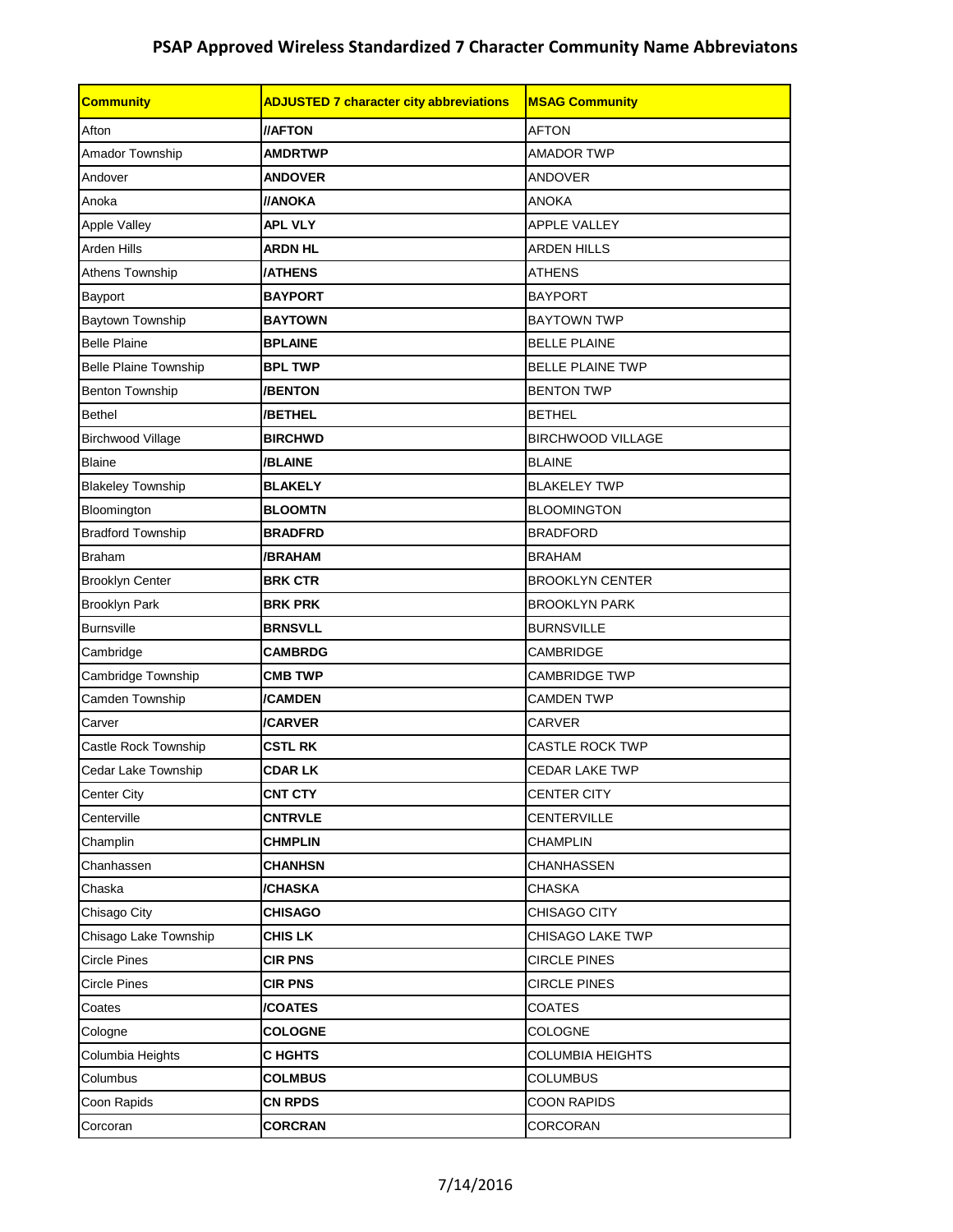| <b>Community</b>           | <b>ADJUSTED 7 character city abbreviations</b> | <b>MSAG Community</b>        |
|----------------------------|------------------------------------------------|------------------------------|
| Cottage Grove              | <b>CTG GRV</b>                                 | <b>COTTAGE GROVE</b>         |
| Credit River Township      | <b>CRD RVR</b>                                 | <b>CREDIT RIVER TWP</b>      |
| Crystal                    | <b>CRYSTAL</b>                                 | <b>CRYSTAL</b>               |
| Dahlgren Township          | <b>DALGREN</b>                                 | <b>DAHLGREN TWP</b>          |
| Dalbo Township             | /DALBO                                         | <b>DALBO</b>                 |
| Dayton                     | /DAYTON                                        | <b>DAYTON</b>                |
| Deephaven                  | <b>DPHAVEN</b>                                 | <b>DEEPHAVEN</b>             |
| Dellwood                   | <b>DELLWOD</b>                                 | <b>DELLWOOD</b>              |
| Denmark Township           | <b>DENMARK</b>                                 | <b>DENMARK TWP</b>           |
| Douglas Township           | <b>DOUGLAS</b>                                 | <b>DOUGLAS TWP</b>           |
| Eagan                      | //EAGAN                                        | <b>EAGAN</b>                 |
| <b>East Bethel</b>         | E BETHL                                        | <b>EAST BETHEL</b>           |
| <b>Eden Prairie</b>        | <b>EDN PRA</b>                                 | <b>EDEN PRAIRIE</b>          |
| Edina                      | //EDINA                                        | <b>EDINA</b>                 |
| <b>Elko New Market</b>     | <b>E NW MK</b>                                 | <b>ELKO NEW MARKET</b>       |
| <b>Empire Township</b>     | <b>/EMPIRE</b>                                 | <b>EMPIRE TWP</b>            |
| Eureka Township            | /EUREKA                                        | <b>EUREKA TWP</b>            |
| Excelsior                  | <b>EXCELSR</b>                                 | <b>EXCELSIOR</b>             |
| <b>Falcon Heights</b>      | <b>FLCN HT</b>                                 | <b>FALCON HEIGHTS</b>        |
| Falcon Heights             | <b>FLCN HT</b>                                 | <b>FALCON HEIGHTS</b>        |
| Farmington                 | <b>FRMNGTN</b>                                 | <b>FARMINGTON</b>            |
| Fish Lake Township         | <b>FISH LK</b>                                 | <b>FISH LAKE TWP</b>         |
| Forest Lake                | <b>FRST LK</b>                                 | <b>FOREST LAKE</b>           |
| Fort Snelling              | <b>FT SNEL</b>                                 | FORT SNELLING                |
| Franconia Township         | <b>FRANCON</b>                                 | FRANCONIA TWP                |
| Fridley                    | <b>FRIDLEY</b>                                 | <b>FRIDLEY</b>               |
| Gem Lake                   | <b>GEM LAK</b>                                 | GEM LAKE                     |
| Golden Valley              | <b>GLD VLY</b>                                 | <b>GOLDEN VALLEY</b>         |
| Grant                      | //GRANT                                        | <b>GRANT</b>                 |
| Greenfield                 | /GRNFLD                                        | <b>GREENFIELD</b>            |
| Greenvale Township         | <b>GRNVALE</b>                                 | <b>GREENVALE TWP</b>         |
| Greenwood                  | <b>GRNWOOD</b>                                 | <b>GREENWOOD</b>             |
| Grey Cloud Island Township | <b>GRY CLD</b>                                 | <b>GREY CLOUD ISLAND TWP</b> |
| Ham Lake                   | <b>HAM LAK</b>                                 | <b>HAM LAKE</b>              |
| Hamburg                    | <b>HAMBURG</b>                                 | <b>HAMBURG</b>               |
| Hampton                    | <b>HAMPTON</b>                                 | <b>HAMPTON</b>               |
| Hampton Township           | <b>HMP TWP</b>                                 | <b>HAMPTON TWP</b>           |
| Hancock Township           | <b>HANCOCK</b>                                 | <b>HANCOCK TWP</b>           |
| Hanover (Hennepin portion) | <b>HANOVER</b>                                 | <b>HANOVER</b>               |
| Harris                     | /HARRIS                                        | <b>HARRIS</b>                |
| Hastings                   | <b>HASTING</b>                                 | <b>HASTINGS</b>              |
| Helena Township            | <b>HLN TWP</b>                                 | <b>HELENA TWP</b>            |
| Hilltop                    | <b>HILLTOP</b>                                 | <b>HILLTOP</b>               |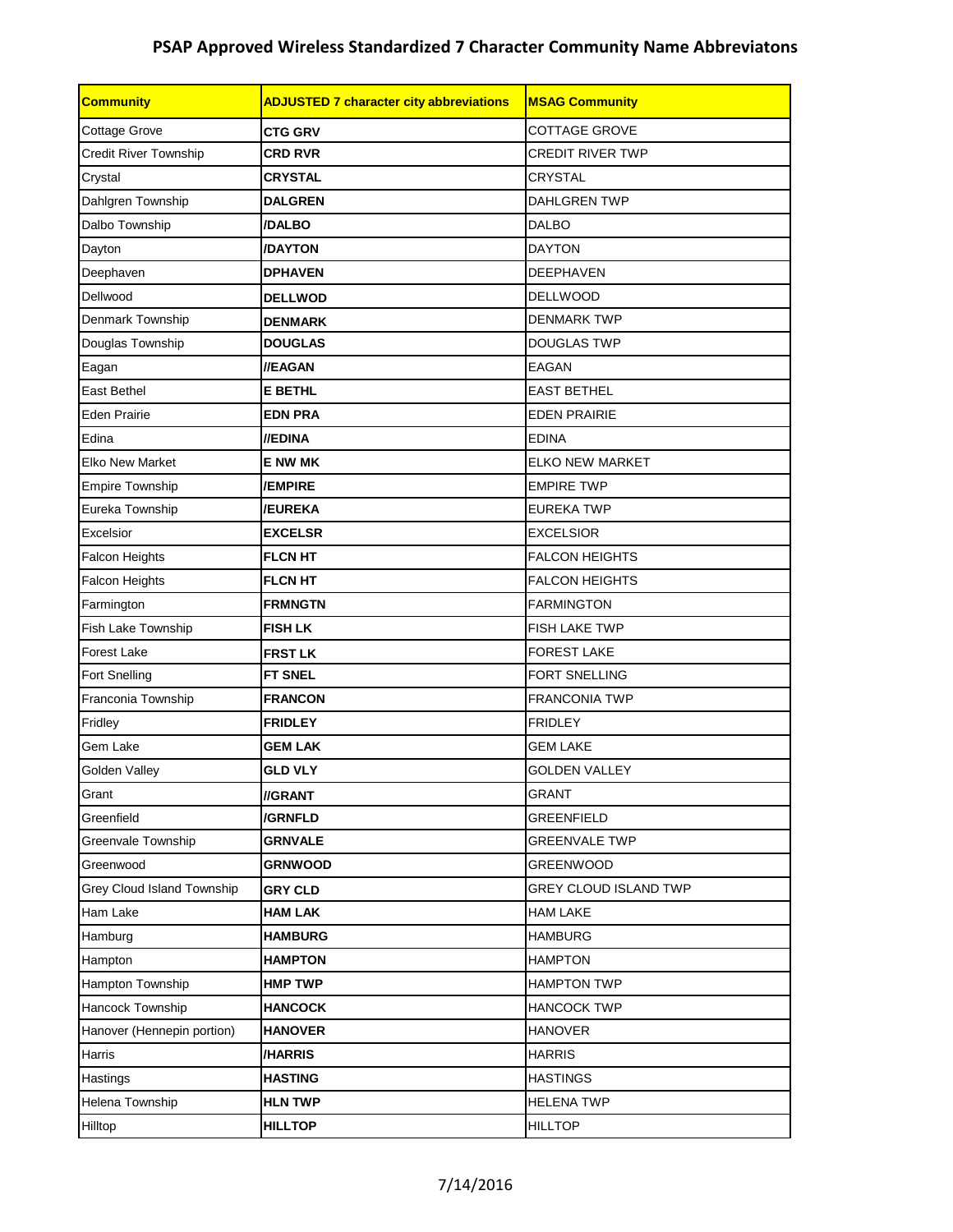| <b>Community</b>               | <b>ADJUSTED 7 character city abbreviations</b><br><b>MSAG Community</b> |                            |  |  |
|--------------------------------|-------------------------------------------------------------------------|----------------------------|--|--|
| Hollywood Township             | <b>HOLLYWD</b>                                                          | <b>HOLLYWOOD TWP</b>       |  |  |
| Hopkins                        | <b>HOPKINS</b>                                                          | <b>HOPKINS</b>             |  |  |
| Hugo                           | ///HUGO                                                                 | <b>HUGO</b>                |  |  |
| Independence                   | <b>INDPEND</b>                                                          | <b>INDEPENDENCE</b>        |  |  |
| Inver Grove Heights            | <b>INGVHTS</b>                                                          | <b>INVER GROVE HEIGHTS</b> |  |  |
| Isanti                         | /ISANTI                                                                 | <b>ISANTI</b>              |  |  |
| Isanti Township                | <b>IST TWP</b>                                                          | <b>ISANTI TWP</b>          |  |  |
| Jackson Township               | <b>JACKSON</b>                                                          | <b>JACKSON TWP</b>         |  |  |
| Jordan                         | <b>JJORDAN</b>                                                          | <b>JORDAN</b>              |  |  |
| Lake Elmo                      | LK ELMO                                                                 | <b>LAKE ELMO</b>           |  |  |
| Lake Saint Croix Beach         | <b>LKSTCRB</b>                                                          | LAKE SAINT CROIX BEACH     |  |  |
| Lakeland                       | <b>LAKLAND</b>                                                          | LAKELAND                   |  |  |
| <b>Lakeland Shores</b>         | <b>LLSHORS</b>                                                          | <b>LAKELAND SHORES</b>     |  |  |
| Laketown Township              | <b>LAKETWN</b>                                                          | LAKETOWN TWP               |  |  |
| Lakeville                      | <b>LKVILLE</b>                                                          | <b>LAKEVILLE</b>           |  |  |
| Landfall                       | <b>LNDFALL</b>                                                          | LANDFALL                   |  |  |
| Lauderdale                     | <b>LADRDLE</b>                                                          | LAUDERDALE                 |  |  |
| Lent Township                  | <b>LENT TP</b>                                                          | <b>LENT TWP</b>            |  |  |
| Lexington                      | <b>LXINGTN</b>                                                          | <b>LEXINGTON</b>           |  |  |
| Lilydale                       | <b>LILYDLE</b>                                                          | LILYDALE                   |  |  |
| Lindstrom                      | <b>LNDSTRM</b>                                                          | <b>LINDSTROM</b>           |  |  |
| Lino Lakes                     | <b>LNO LKS</b>                                                          | LINO LAKES                 |  |  |
| Linwood                        | <b>LINWOOD</b>                                                          | <b>LINWOOD</b>             |  |  |
| Little Canada                  | <b>LT CNDA</b>                                                          | <b>LITTLE CANADA</b>       |  |  |
| Long Lake                      | <b>LONG LK</b>                                                          | LONG LAKE                  |  |  |
| Loretto                        | <b>LORETTO</b>                                                          | <b>LORETTO</b>             |  |  |
| Louisville Township            | <b>LUISVLL</b>                                                          | LOUISVILLE TWP             |  |  |
| Mahtomedi                      | <b>MAHTMDI</b>                                                          | <b>MAHTOMEDI</b>           |  |  |
| Maple Grove                    | <b>MPL GRV</b>                                                          | MAPLE GROVE                |  |  |
| Maple Plain                    | <b>MPL PLN</b>                                                          | MAPLE PLAIN                |  |  |
| Maple Ridge Township           | <b>MPL RDG</b>                                                          | MAPLE RIDGE                |  |  |
| Maplewood                      | <b>MPLWOOD</b>                                                          | MAPLEWOOD                  |  |  |
| Marine on Saint Croix          | <b>MR STCR</b>                                                          | MARINE ON SAINT CROIX      |  |  |
| Marshan Township               | <b>MARSHAN</b>                                                          | <b>MARSHAN TWP</b>         |  |  |
| May Township                   | <b>MAY TWP</b>                                                          | <b>MAY TWP</b>             |  |  |
| Mayer                          | //MAYER                                                                 | <b>MAYER</b>               |  |  |
| Medicine Lake                  | <b>MED LKE</b>                                                          | MEDICINE LAKE              |  |  |
| Medina                         | /MEDINA                                                                 | <b>MEDINA</b>              |  |  |
| Mendota                        | <b>MENDOTA</b>                                                          | <b>MENDOTA</b>             |  |  |
| Mendota Heights                | <b>MEN HTS</b>                                                          | <b>MENDOTA HEIGHTS</b>     |  |  |
| Miesville                      | <b>MIESVLL</b>                                                          | <b>MIESVILLE</b>           |  |  |
| Minneapolis                    | ///MPLS                                                                 | <b>MINNEAPOLIS</b>         |  |  |
| Minneapolis/Saint Paul Airport | <b>AIRPORT</b>                                                          | <b>MSP AIRPORT</b>         |  |  |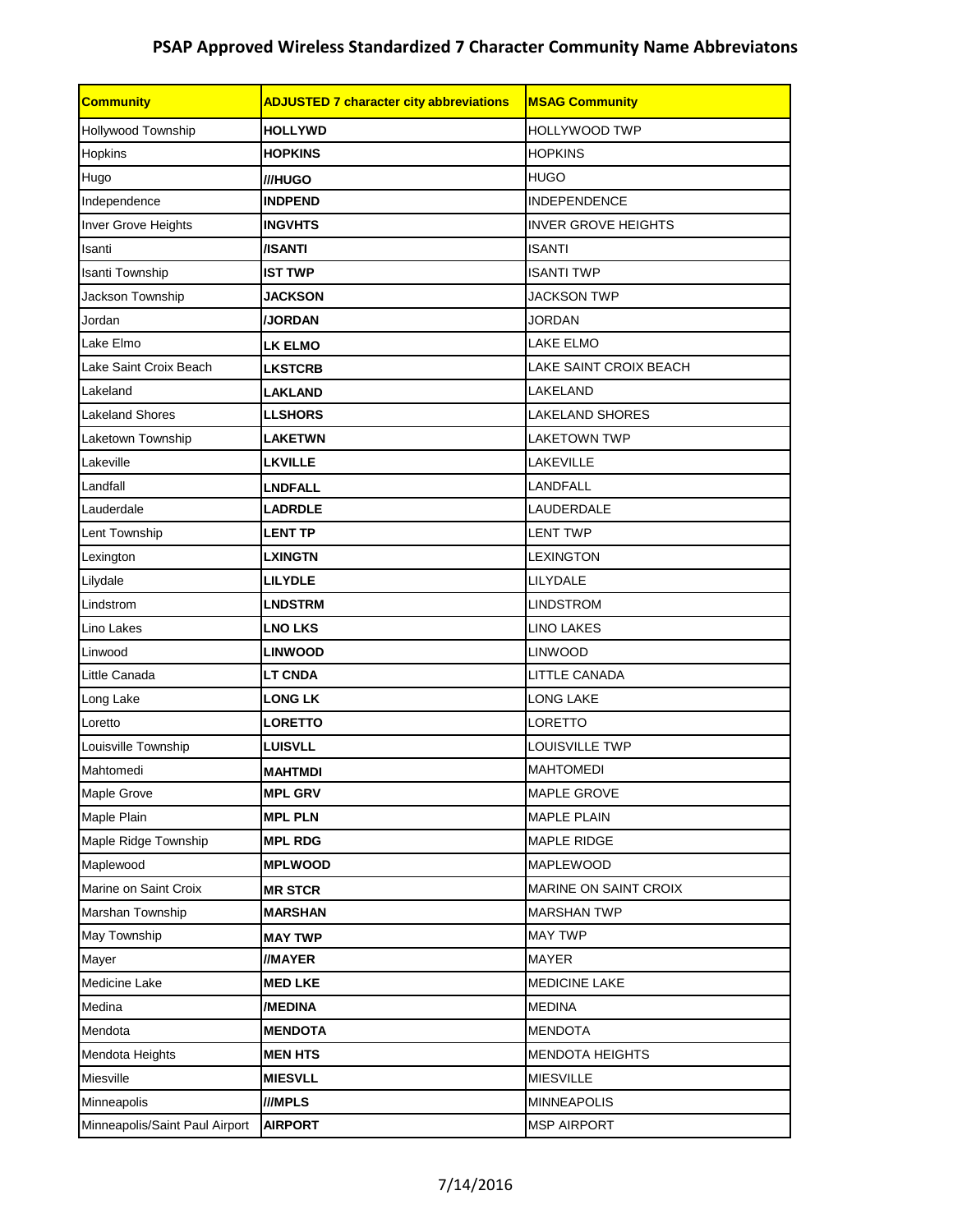| <b>Community</b>            | <b>ADJUSTED 7 character city abbreviations</b><br><b>MSAG Community</b> |                         |  |  |
|-----------------------------|-------------------------------------------------------------------------|-------------------------|--|--|
| Minnetonka                  | <b>MNTONKA</b><br><b>MINNETONKA</b>                                     |                         |  |  |
| Minnetonka Beach            | <b>MTK BCH</b>                                                          | <b>MINNETONKA BEACH</b> |  |  |
| Minnetrista                 | <b>MNTRSTA</b>                                                          | <b>MINNETRISTA</b>      |  |  |
| Mound                       | /MOUND                                                                  | <b>MOUND</b>            |  |  |
| Mounds View                 | <b>MNDS VW</b>                                                          | <b>MOUNDS VIEW</b>      |  |  |
| Nessel Township             | <b>/NESSEL</b>                                                          | <b>NESSEL TWP</b>       |  |  |
| New Brighton                | <b>NW BRTN</b>                                                          | <b>NEW BRIGHTON</b>     |  |  |
| New Germany                 | <b>NW GERM</b>                                                          | <b>NEW GERMANY</b>      |  |  |
| New Hope                    | <b>NW HOPE</b>                                                          | <b>NEW HOPE</b>         |  |  |
| New Market Township         | <b>NW MRKT</b>                                                          | <b>NEW MARKET TWP</b>   |  |  |
| New Prague                  | <b>NW PRAG</b>                                                          | <b>NEW PRAGUE</b>       |  |  |
| New Trier                   | <b>NW TRIR</b>                                                          | <b>NEW TRIER</b>        |  |  |
| Newport                     | <b>NEWPORT</b>                                                          | <b>NEWPORT</b>          |  |  |
| Nininger Township           | <b>NININGR</b>                                                          | NININGER TWP            |  |  |
| North Branch                | <b>N BRNCH</b>                                                          | <b>NORTH BRANCH</b>     |  |  |
| North Branch Township       | <b>N BR TW</b>                                                          | <b>NORTH BRANCH</b>     |  |  |
| North Oaks                  | <b>NO OAKS</b>                                                          | <b>NORTH OAKS</b>       |  |  |
| North Saint Paul            | <b>N ST PL</b>                                                          | NORTH ST PAUL           |  |  |
| Norwood Young America       | //NYA                                                                   | <b>NYA</b>              |  |  |
| Nowthen                     | <b>NOWTHEN</b>                                                          | <b>NOWTHEN</b>          |  |  |
| Oak Grove                   | OAK GRV                                                                 | OAK GROVE               |  |  |
| Oak Park Heights            | O PK HT                                                                 | <b>OAK PARK HEIGHTS</b> |  |  |
| Oakdale                     | <b>OAKDALE</b>                                                          | <b>OAKDALE</b>          |  |  |
| Orono                       | //ORONO                                                                 | ORONO                   |  |  |
| Osseo                       | //OSSEO                                                                 | OSSEO                   |  |  |
| Oxford Township             | <b>/OXFORD</b>                                                          | OXFORD                  |  |  |
| Pine Springs                | <b>PINE SP</b>                                                          | PINE SPRINGS            |  |  |
| Plymouth                    | <b>PLYMOTH</b>                                                          | <b>PLYMOUTH</b>         |  |  |
| Prior Lake                  | <b>PR LAKE</b>                                                          | PRIOR LAKE              |  |  |
| Ramsey                      | /RAMSEY                                                                 | <b>RAMSEY</b>           |  |  |
| Randolph                    | <b>RANDLPH</b>                                                          | <b>RANDOLPH</b>         |  |  |
| Randolph Township           | <b>RND TWN</b>                                                          | RANDOLPH TWP            |  |  |
| Ravenna Township            | <b>RAVENNA</b>                                                          | <b>RAVENNA TWP</b>      |  |  |
| Richfield                   | <b>RICHFLD</b>                                                          | <b>RICHFIELD</b>        |  |  |
| Robbinsdale                 | <b>ROBBNDL</b>                                                          | <b>ROBBINSDALE</b>      |  |  |
| Rockford (Hennepin portion) | <b>ROCKFRD</b>                                                          | <b>ROCKFORD</b>         |  |  |
| Rogers                      | /ROGERS                                                                 | <b>ROGERS</b>           |  |  |
| Rosemount                   | <b>ROSEMNT</b>                                                          | <b>ROSEMOUNT</b>        |  |  |
| Roseville                   | <b>ROSEVLL</b>                                                          | <b>ROSEVILLE</b>        |  |  |
| <b>Rush City</b>            | <b>RSH CTY</b>                                                          | <b>RUSH CITY</b>        |  |  |
| Rusheba Township            | <b>RSHSEBA</b>                                                          | RUSHEBA TWP             |  |  |
| Saint Anthony               | <b>ST ANTH</b>                                                          | ST ANTHONY              |  |  |
| Saint Bonifacius            | <b>ST BONI</b>                                                          | ST BONIFACIUS           |  |  |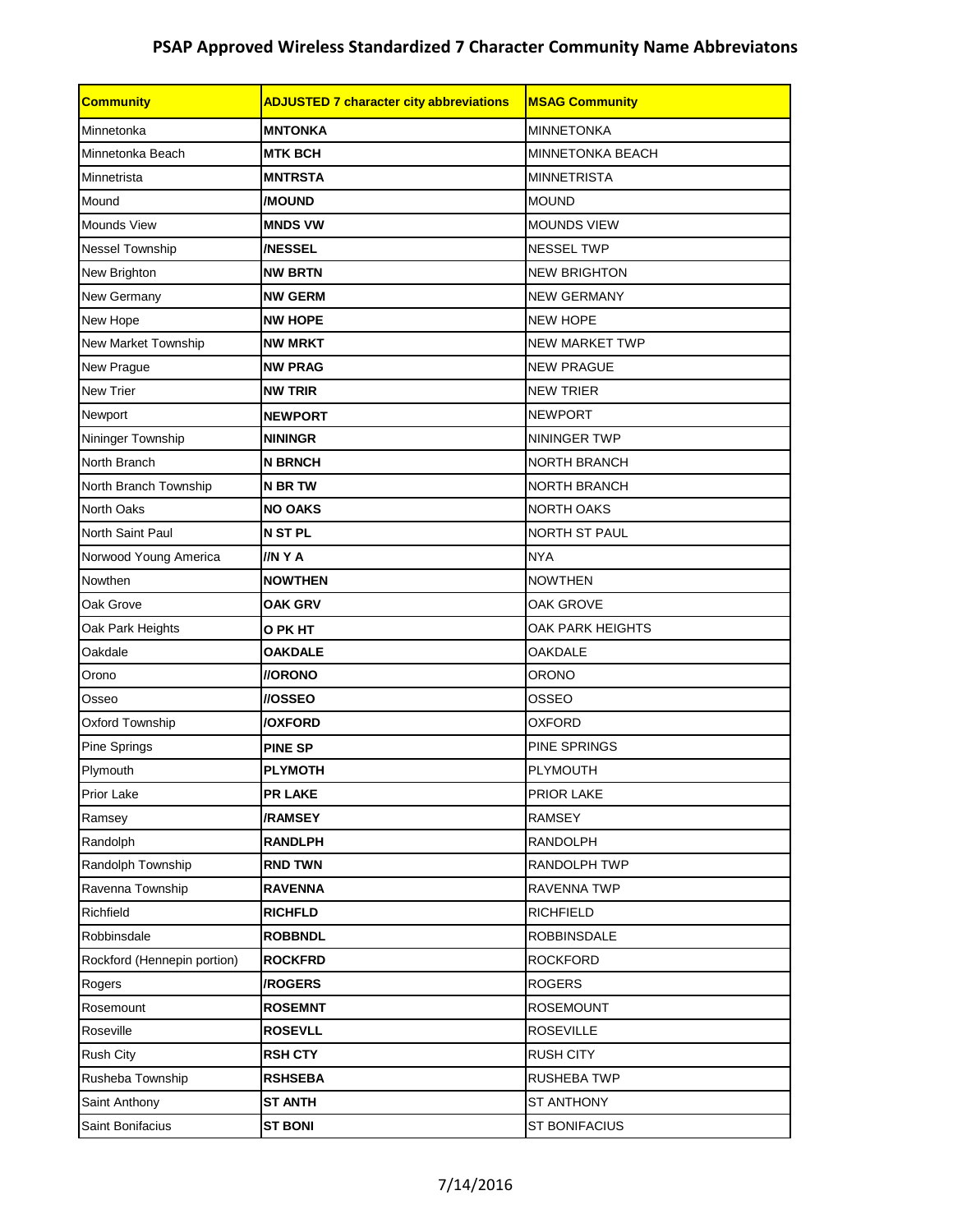| <b>Community</b>           | <b>ADJUSTED 7 character city abbreviations</b><br><b>MSAG Community</b> |                          |  |  |
|----------------------------|-------------------------------------------------------------------------|--------------------------|--|--|
| <b>Saint Francis</b>       | <b>ST FRNS</b>                                                          | <b>ST FRANCIS</b>        |  |  |
| Saint Lawrence Township    | <b>ST LAWR</b>                                                          | <b>ST LAWRENCE TWP</b>   |  |  |
| Saint Louis Park           | <b>STLPARK</b>                                                          | <b>ST LOUIS PARK</b>     |  |  |
| Saint Mary's Point         | <b>STMRYPT</b>                                                          | <b>SAINT MARYS POINT</b> |  |  |
| Saint Paul                 | <b>ST PAUL</b>                                                          | <b>ST PAUL</b>           |  |  |
| Saint Paul                 | <b>ST PAUL</b>                                                          | <b>ST PAUL</b>           |  |  |
| Saint Paul Park            | <b>STPL PK</b>                                                          | <b>SAINT PAUL PARK</b>   |  |  |
| San Francisco Township     | <b>SN FRAN</b>                                                          | <b>SAN FRANCISCO TWP</b> |  |  |
| Sand Creek Township        | <b>SND CRK</b>                                                          | <b>SAND CREEK TWP</b>    |  |  |
| Savage                     | <b>/SAVAGE</b>                                                          | <b>SAVAGE</b>            |  |  |
| Scandia                    | <b>SCANDIA</b>                                                          | <b>SCANDIA</b>           |  |  |
| Sciota Township            | <b>/SCIOTA</b>                                                          | <b>SCIOTA TWP</b>        |  |  |
| Shafer                     | <b>/SHAFER</b>                                                          | <b>SHAFER</b>            |  |  |
| Shafer Township            | <b>SHF TWP</b>                                                          | <b>SHAFER TWP</b>        |  |  |
| Shakopee                   | <b>SHAKOPE</b>                                                          | <b>SHAKOPEE</b>          |  |  |
| Shoreview                  | <b>SHRVIEW</b>                                                          | <b>SHOREVIEW</b>         |  |  |
| Shorewood                  | <b>SHRWOOD</b>                                                          | <b>SHOREWOOD</b>         |  |  |
| South Saint Paul           | <b>SO STPL</b>                                                          | <b>SOUTH ST PAUL</b>     |  |  |
| Spencer Brook Township     | <b>SPC BRK</b>                                                          | <b>SPENCER BROOK</b>     |  |  |
| Spring Lake Park           | <b>SPLPK</b>                                                            | <b>SPRING LAKE PARK</b>  |  |  |
| Spring Lake Township       | <b>SPLTW</b>                                                            | <b>SPRING LAKE TWP</b>   |  |  |
| Spring Park                | <b>SP PARK</b>                                                          | <b>SPRING PARK</b>       |  |  |
| Springvale Township        | <b>SPRGVAL</b>                                                          | <b>SPRINGVALE</b>        |  |  |
| Stacy                      | <b>IISTACY</b>                                                          | <b>STACY</b>             |  |  |
| Stanchfield Township       | <b>STANFLD</b>                                                          | <b>STANCHFIELD</b>       |  |  |
| <b>Stanford Township</b>   | <b>STNFORD</b>                                                          | <b>STANFORD</b>          |  |  |
| Stillwater                 | <b>STILWTR</b>                                                          | <b>STILLWATER</b>        |  |  |
| <b>Stillwater Township</b> | <b>STLWTWP</b>                                                          | STILLWATER TWP           |  |  |
| Sunfish Lake               | <b>SFSH LK</b>                                                          | <b>SUNFISH LAKE</b>      |  |  |
| Sunrise Township           | <b>SUNRISE</b>                                                          | <b>SUNRISE TWP</b>       |  |  |
| <b>Taylors Falls</b>       | <b>TYLS FL</b>                                                          | <b>TAYLORS FALLS</b>     |  |  |
| Tonka Bay                  | <b>TNK BAY</b>                                                          | <b>TONKA BAY</b>         |  |  |
| Vadnais Heights            | <b>VAD HTS</b>                                                          | <b>VADNAIS HEIGHTS</b>   |  |  |
| Vermillion                 | <b>VERMLLN</b>                                                          | <b>VERMILLION</b>        |  |  |
| Vermillion Township        | <b>VRM TWP</b>                                                          | <b>VERMILLION TWP</b>    |  |  |
| Victoria                   | <b>VICTORA</b>                                                          | <b>VICTORIA</b>          |  |  |
| Waconia                    | <b>WACONIA</b>                                                          | <b>WACONIA</b>           |  |  |
| Waconia Township           | <b>WAC TWP</b>                                                          | <b>WACONIA TWP</b>       |  |  |
| Waterford Township         | WATRFRD                                                                 | WATERFORD TWP            |  |  |
| Watertown                  | <b>WATRTWN</b>                                                          | WATERTOWN                |  |  |
| Watertown Township         | <b>WTR TWP</b>                                                          | <b>WATERTOWN TWP</b>     |  |  |
| Wayzata                    | <b>WAYZATA</b>                                                          | <b>WAYZATA</b>           |  |  |
| West Lakeland Township     | <b>WLKLAND</b>                                                          | WEST LAKELAND TWP        |  |  |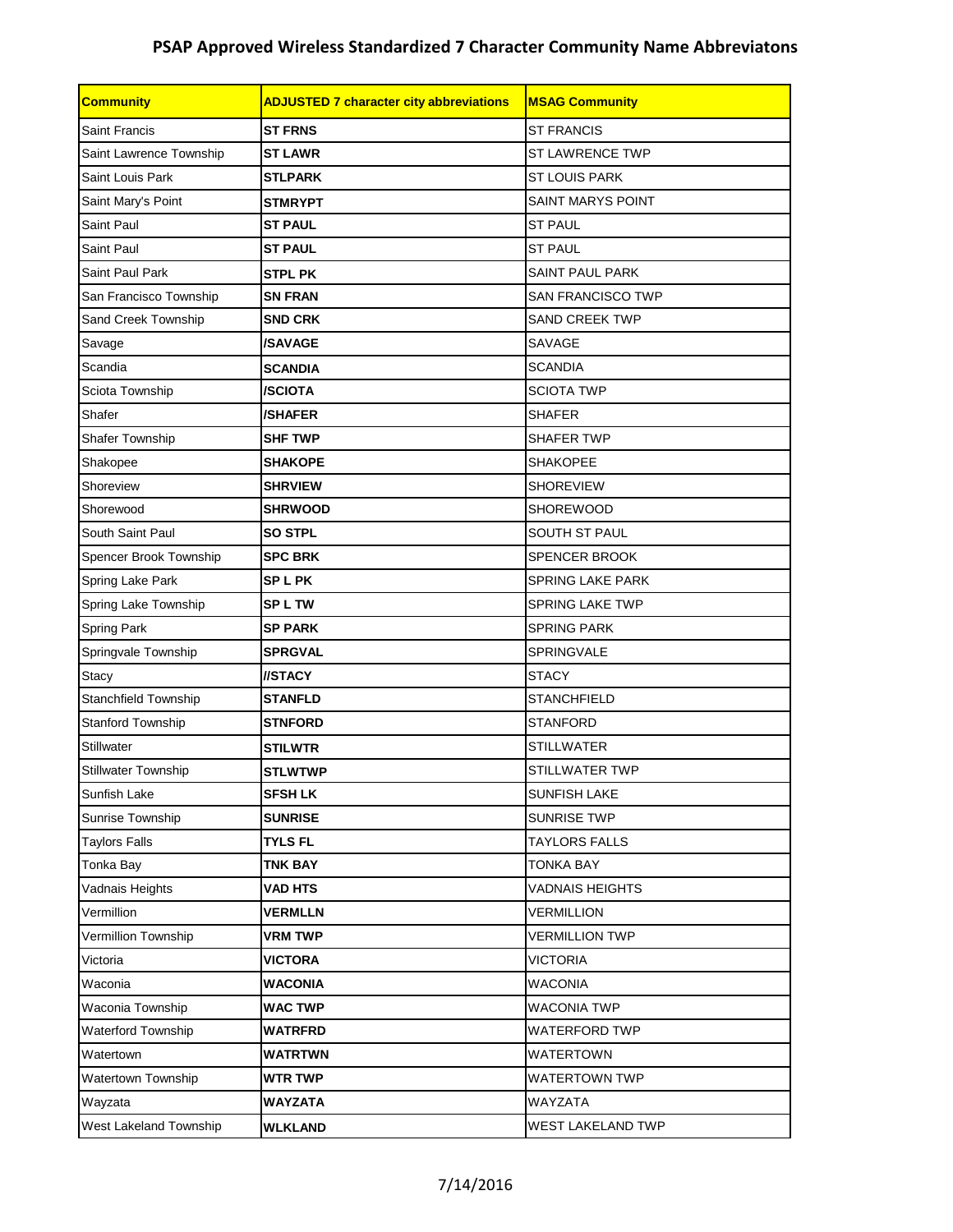| <b>Community</b>        | <b>ADJUSTED 7 character city abbreviations</b> | <b>MSAG Community</b> |
|-------------------------|------------------------------------------------|-----------------------|
| <b>West Saint Paul</b>  | <b>WSTPAUL</b>                                 | <b>WEST ST PAUL</b>   |
| White Bear Township     | <b>I/WB TWP</b>                                | <b>WHITE BEAR TWP</b> |
| Willernie               | <b>WILLRNE</b>                                 | <b>WILLERNIE</b>      |
| Woodbury                | <b>WOODBRY</b>                                 | <b>WOODBURY</b>       |
| Woodland                | <b>WOODLND</b>                                 | <b>WOODLAND</b>       |
| <b>Wyanett Township</b> | <b>WYANETT</b>                                 | <b>WYANETT</b>        |
| Wyoming                 | <b>WYOMING</b>                                 | <b>WYOMING</b>        |
| Young America Township  | <b>Y A TWP</b>                                 | YOUNG AMERICA TWP     |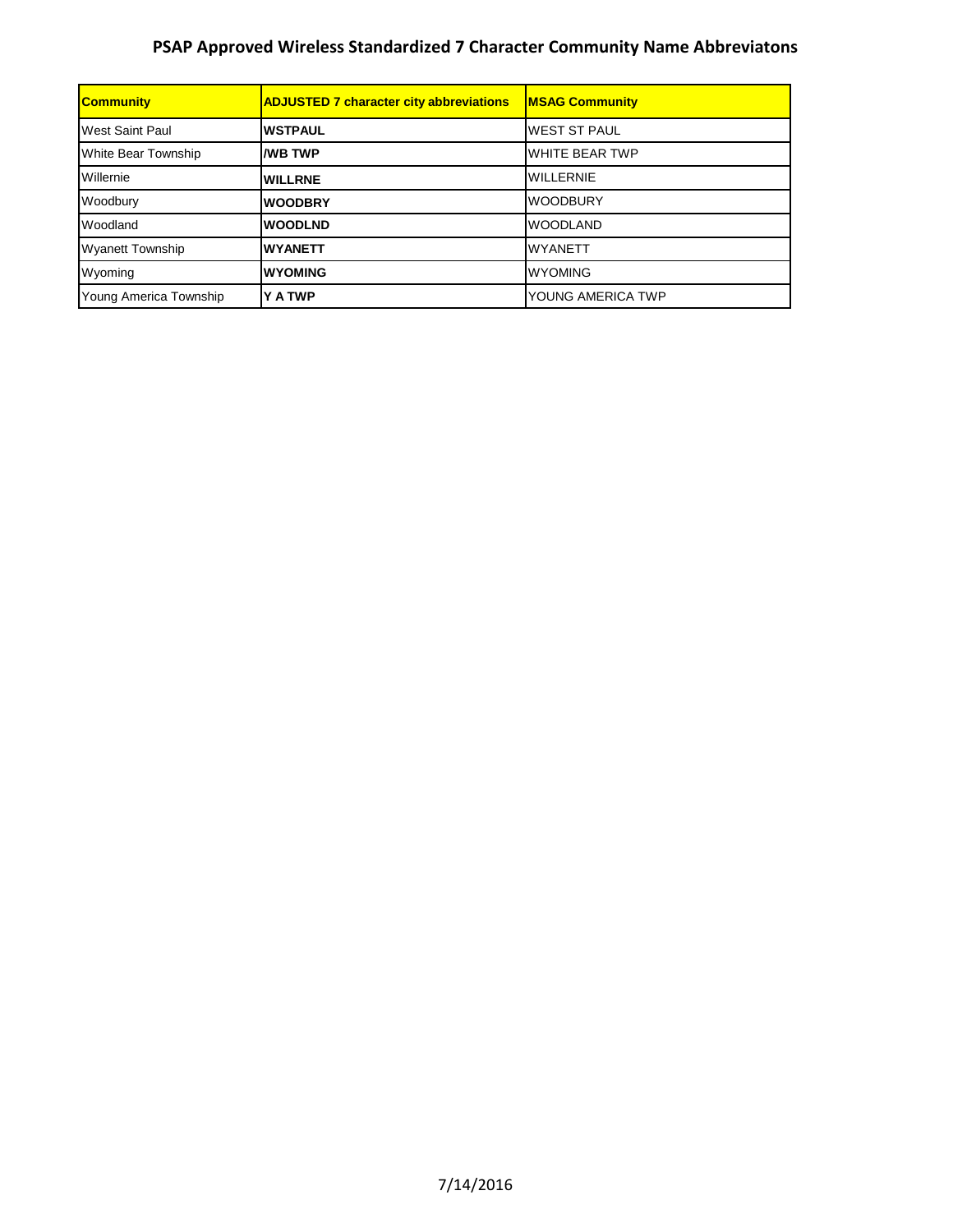Hi all  $-$ 

It has been a while since we have given you some intel on the status of the WERM deployment.

As of this morning, another 2 defects were fixed which leaves us with 4 remaining defects. As soon as those 4 are fixed final testing will be completed. This is down from 10 defects in progress on Friday July 1.

Once all of the defects are fixed, everything needs to be moved over into the CERT environment where a security scan will need to be completed prior to going into Live Production.

We are getting closer. Thank you for your continued patience.

On another note, the business development team noted that the ability to search back for sites and sectors previously completed was not as "user friendly" as they would like it to be. It requires a several step process of filtering and drilling down to obtain results.

Shannon has graciously worked with our team to come up with a solution that appears to be much improved over the status quo. It will involve making some column header changes on the drop down sectors lists under the SECTORS tab.

This will not be completed prior to going live, but it will be on the table for implementation in the "not too distant future". Once it gets closer to the implementation time, I will update the associated FAQ document. Meanwhile, if you have any questions, feel free to ask. You can still explore the application. I encourage you to do so, simply so you don't forget what you learned in our fabulous training  $\circledcirc$ 

Shannon will let us know when we need to abstain from being in the application once they need to get in to deploy it for live production.

Thank you! And, please share with anyone else whom I may have missed with this update!

Dana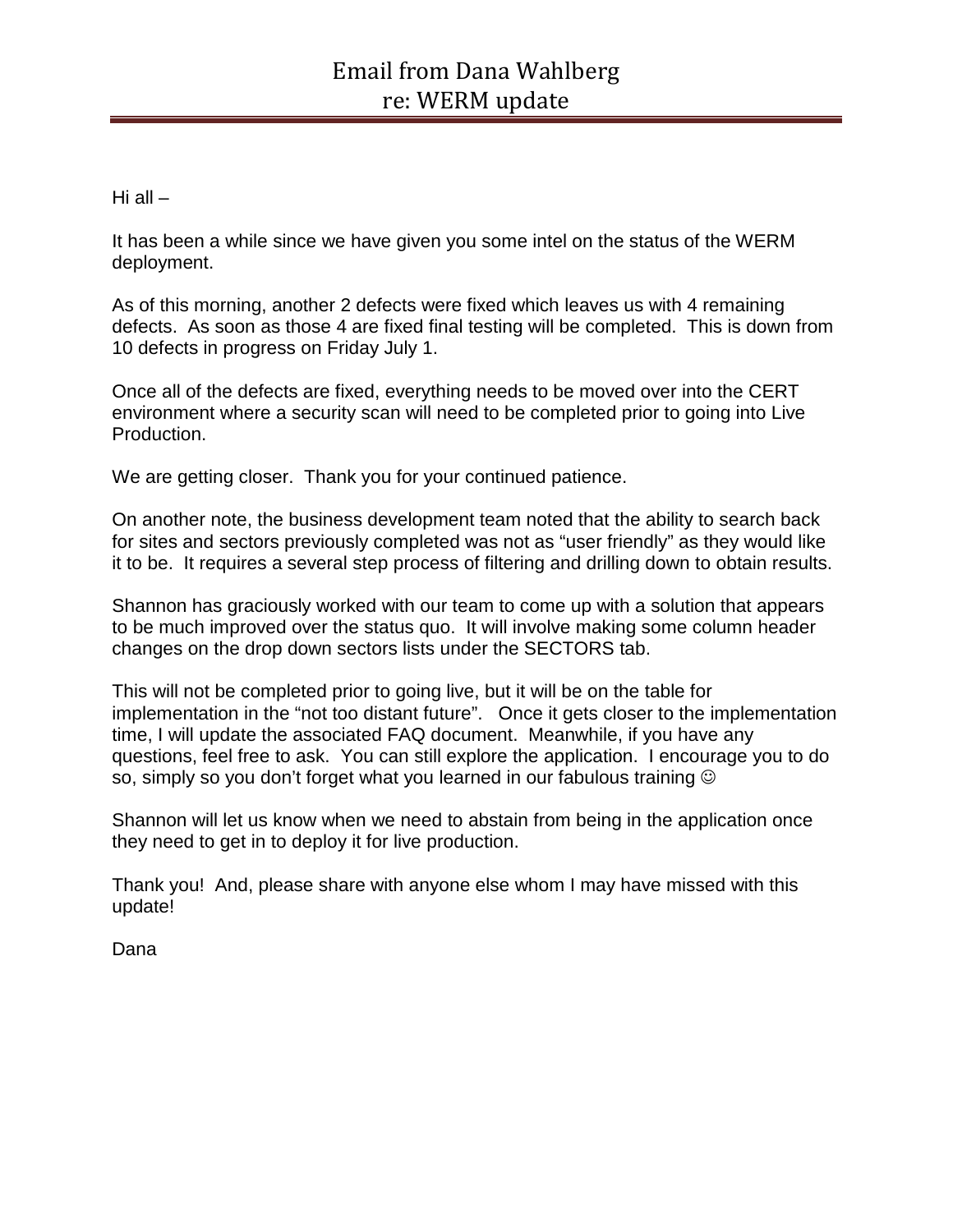| <b>PSAP Name</b>                                  | Region | <b>PSAP Contact Name</b> | <b>PSAP Contact Email</b>               |  |  |  |
|---------------------------------------------------|--------|--------------------------|-----------------------------------------|--|--|--|
| ANOKA COUNTY CENTRAL COMMUNICATIONS               | Metro  | Valerie Sprynczynatk     | WERM@co. anoka.mn.us                    |  |  |  |
| <b>BLOOMINGTON POLICE DEPARTMENT</b>              | Metro  | <b>Thomas Bearheart</b>  | tbearheart@BloomingtonMN.gov            |  |  |  |
| <b>CARVER COUNTY SHERIFFS OFFICE</b>              | Metro  | <b>Shane Sheets</b>      | PSAPSupervisors@co.carver.mn.us         |  |  |  |
| CHISAGO COUNTY SHERIFFS OFFICE                    | Metro  | Beth Johnson             | beth.johnson@chisagocounty.us           |  |  |  |
| DAKOTA COMMUNICATIONS CENTER ZONE 1               | Metro  | Cheryl Pritzlaff         | dcc-werm@mn-dcc.org                     |  |  |  |
| DAKOTA COMMUNICATIONS CENTER ZONE 3               | Metro  | <b>Cheryl Pritzlaff</b>  | dcc-werm@mn-dcc.org                     |  |  |  |
| DAKOTA COMMUNICATONS CENTER ZONE 2                | Metro  | Cheryl Pritzlaff         | dcc-werm@mn-dcc.org                     |  |  |  |
| EDEN PRAIRIE POLICE DEPARTMENT                    | Metro  | Lisa Vik                 | lvik@edenprairie.org                    |  |  |  |
| EDINA POLICE DEPARTMENT                           | Metro  | <b>Tony Martin</b>       | tmartin@edinamn.gov                     |  |  |  |
| <b>HENNEPIN COUNTY EAST</b>                       | Metro  | Jeffery Schlumpberger    | SH.COM.WERM@hennepin.us                 |  |  |  |
| <b>HENNEPIN COUNTY NORTH</b>                      | Metro  | Jeffery Schlumpberger    | SH.COM.WERM@hennepin.us                 |  |  |  |
| HENNEPIN COUNTY SOUTH                             | Metro  | Jeffery Schlumpberger    | SH.COM.WERM@hennepin.us                 |  |  |  |
| <b>ISANTI COUNTY SHERIFFS OFFICE</b>              | Metro  | <b>Bob Shogren</b>       | 911coordinator@Sheriff.Isanti.mn.us     |  |  |  |
| MINNEAPOLIS EMERGENCY COMMUNICATIONS              | Metro  | Christine Mcpherson      | christine.mcpherson@minneapolismn.go    |  |  |  |
| MINNEAPOLIS ST PAUL AIRPORT COMMUNICATIONS CENTER | Metro  | Lauren Petersen          | Werm.notification@mspmac.org            |  |  |  |
| MINNESOTA STATE PATROL-EAST METRO DISTRICT        | Metro  | Tim Boyer                | timothy.boyer@state.mn.us               |  |  |  |
| MINNESOTA STATE PATROL-WEST METRO DISTRICT        | Metro  | Tim Boyer                | timothy.boyer@state.mn.us               |  |  |  |
| MINNETONKA POLICE DEPARTMENT                      | Metro  | Marv Solberg             | msolberg@eminnetonka.com                |  |  |  |
| RAMSEY COUNTY EMERGENCY COMMUNICATIONS CENTER     | Metro  | Vic Barnnet              | vic.barnett@co.ramsey.mn.us             |  |  |  |
| <b>SCOTT COUNTY SHERIFFS OFFICE</b>               | Metro  |                          | Angels Iverson Alverson @co.scott.mn.us |  |  |  |
| ST LOUIS PARK POLICE DEPARTMENT                   | Metro  | Lt Lori Dreier           | Idreier@stlouispark.org                 |  |  |  |
| UNIVERSITY OF MINNESOTA POLICE DEPARTMENT         | Metro  | Jeff Lessard             | jdlessar@umn.edu                        |  |  |  |
| <b>WASHINGTON COUNTY SHERIFFS OFFICE</b>          | Metro  | Darlene Pankonie         | WCSO.WERM@CO.WASHINGTON.MN.US           |  |  |  |
| WHITE BEAR LAKE POLICE DEPARTMENT                 | Metro  | Dale Hager               | dhager@whitebearlake.org                |  |  |  |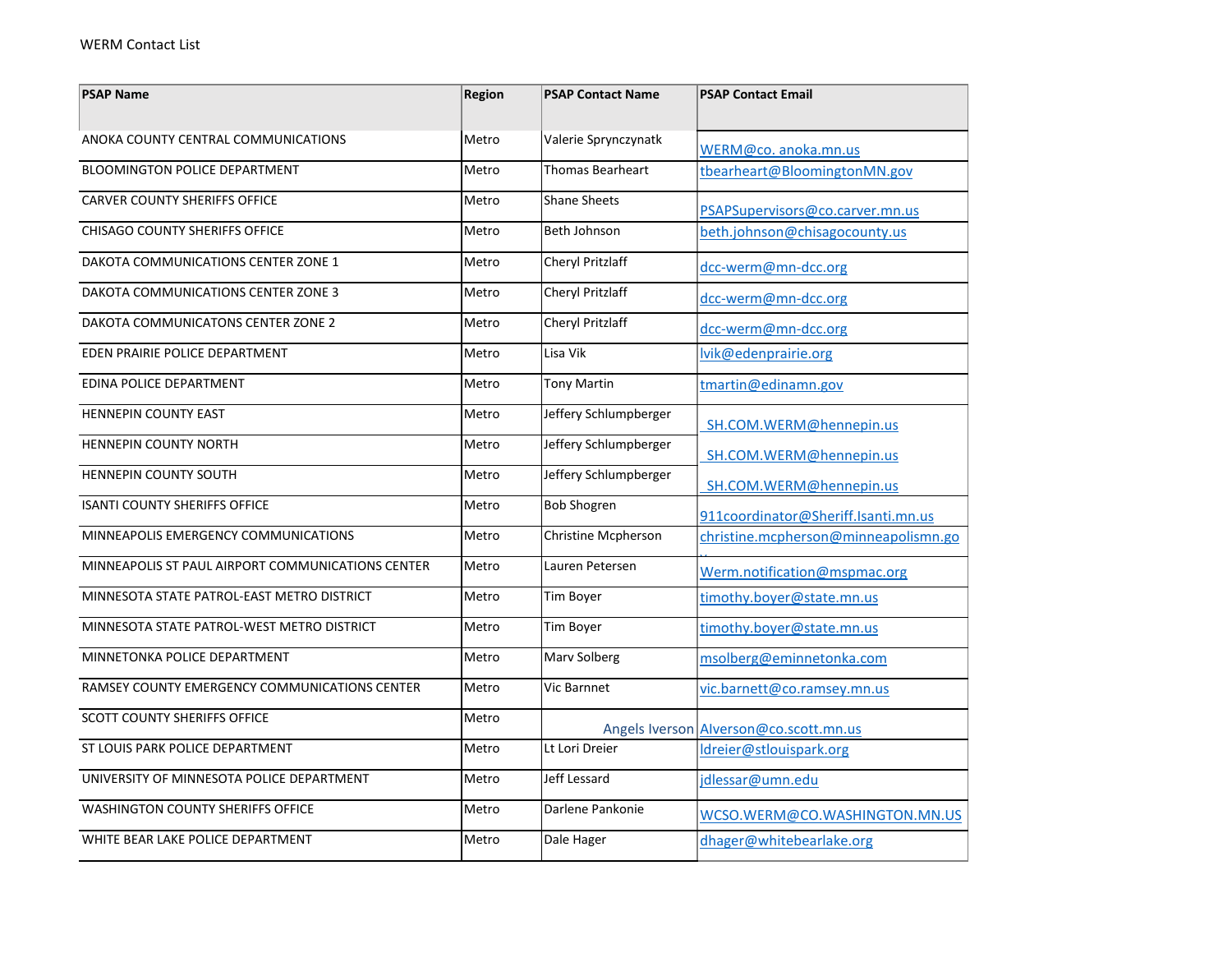## Technical Operations Committee *9-1-1 Database Update – 07/21/2016*

#### Metropolitan Emergency Services Board

2099 University Avenue St. Paul, MN 55102 Web: www.mn-mesb.org

- 1. MSAG/GIS Synchronization Project work continues throughout the metro area with most PSAP areas actively involved.
	- a. Attached is a high-level summary of the data synchronization activity by PSAP that is currently underway in the metro area. The format has changed slightly in an attempt to better group the synchronization and integration activities.
	- b. Highlights:
		- i. The Airport PSAP recently finalized its PSAP/ESZ boundary and is finishing updating their GIS from their completed ALI geocoding error resolutions.
		- ii. Anoka County has newly updated & approved ESZ boundaries.
		- iii. Bloomington had been on hold, but has a meeting on 7/22/16 to finalize PSAP/ESZ boundary approval, schedule their MSAG postalization, discuss CAD centerline project, and clarify how the city will resolve their street name validation issues.
		- iv. Carver County GIS is finishing ALI geocoding error resolution only two communities left. MSAG postalization is scheduled for November 2016.
		- v. Chisago County is progressing well through their centerline-generated MSAG to ALI MSAG comparison.
		- vi. Dakota County substantially completed investigation of addresses with ESN assignment differences prior to Diane Lind's retirement.
		- vii. Eden Prairie and MESB are working through a few remaining street name issues in the city GIS data. Subsequently, MESB will send the PSAP ALI geocoding errors.
		- viii. Edina needs to schedule their MSAG postalization date and finish approving their ESZ boundaries.
			- ix. Hennepin Co Sheriff's Office PSAP is verifying and approving ESZ boundaries and is completing ALI geocoding error resolutions.
			- x. Isanti County has standardized the community names in their MSAG to include the township designation for all townships in the county. They are about 75% complete with resolving their ALI geocoding errors. MnGeo has done some preliminary conversion to the Isanti centerline over to the MRCC schema. It is now analyzing a spatial comparison of streets between MnDOT's and Isanti County's centerline in order to facilitate conflation of MnDOT attributes into the Isanti County centerline in the MRCC format. After MnGeo completes their review, a meeting will be held with County staff, MESB, MnGeo, DPS, MnDOT to discuss the centerline differences and the need for ongoing county-wide GIS support. MESB will be assisting with populating the public safety related attributes in the MRCC formatted centerline once it is received back from MnGeo.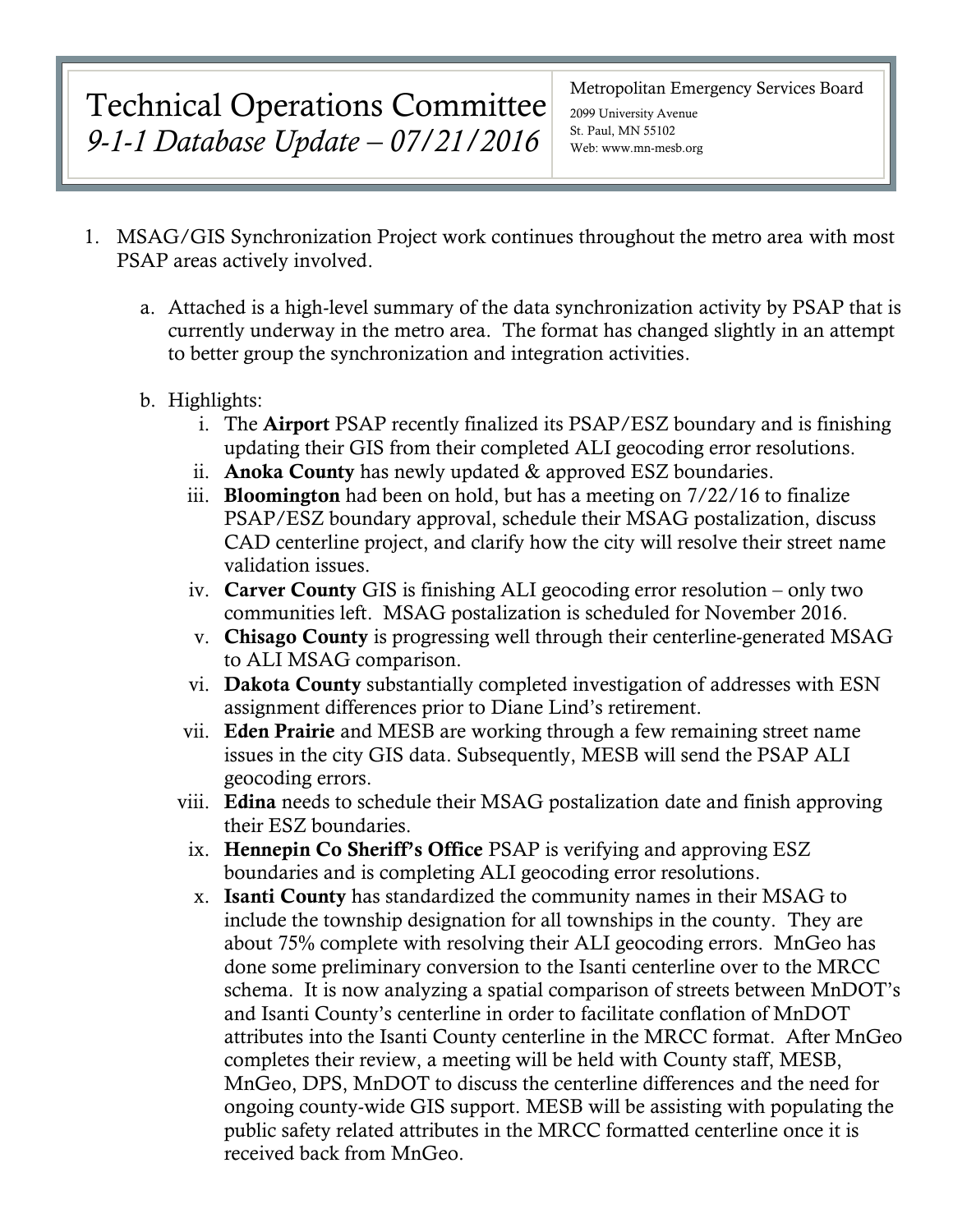- xi. MECC has scheduled their MSAG postalization for December 2016. The PSAP is reviewing some ESZ/MSAG changes for its border with the Airport; otherwise MECC is on hold and has not completed their street name validations. The City has been working on implementation of a new address system. Hennepin County GIS will be working out how to integrate city data with the county GIS data.
- xii. Minnetonka is substantially complete at the city-level for now. Hennepin County GIS is working with its cities to make sure county GIS data reflects everything in the city data.
- xiii. Ramsey County is finishing up its review of addresses with ESN assignment differences (i.e. across 4 methods: MSAG-assigned ESN, centerline attribute ESN, address point ESN, and centerline geocoded (point-in-polygon) ESN).
- xiv. Saint Louis Park is substantially complete at the city-level for now. Hennepin County GIS is working with its cities to make sure county GIS data reflects everything in the city data.
- xv. Scott County is actively working on their ALI geocoding error resolution. They have a GIS intern in place assisting with this work. The Scott County MSAG postalization is in progress and will complete in advance of their CAD cut.
- xvi. U of M needs to schedule their MSAG postalization date. MESB is in the final stages of providing them their ESZ boundary maps for review and approval.
- xvii. White Bear Lake has their MSAG postalization scheduled for mid-September 2016. John Sells has retired.
- xviii. Washington County is working on finishing up their street name validation errors. County GIS is getting more involved with their cities to encourage participation and follow-up on response to street name validation issues.
- 2. Phase 2 of the **MRCC regional centerline** build out will include the public safety attributes such as PSAP Left & Right, ESN Left & Right, and MSAG Community Left & Right. The seven metro counties have committed to have their Phase 2 data aggregated and published by the end of September 2016, with at least monthly updates thereafter. Public release of the MRCC regional centerline is anticipated in the October/November 2016 timeframe.
- 3. Comments from the first stakeholder review of the State's NG911 GIS Road Centerline Standard are being analyzed. Adam Iten anticipates the next version of the NG911 GIS standards will be ready to go out for a second stakeholder review by the end of August 2016. He is aiming to complete walk-throughs of the State's NG911 Address Point Data Standard with MESB, metro county GIS managers, and the MetroGIS Address Point Work Group in time for it to be included in the August draft. At this point, Adam believes that final approval of State NG911 GIS Standards is not likely until the beginning of 2017.
- 4. 3rd Quarter 2016 MSAGs have been distributed to the PSAPs.
- 5. PSAP ALI Audittrail reports have been distributed.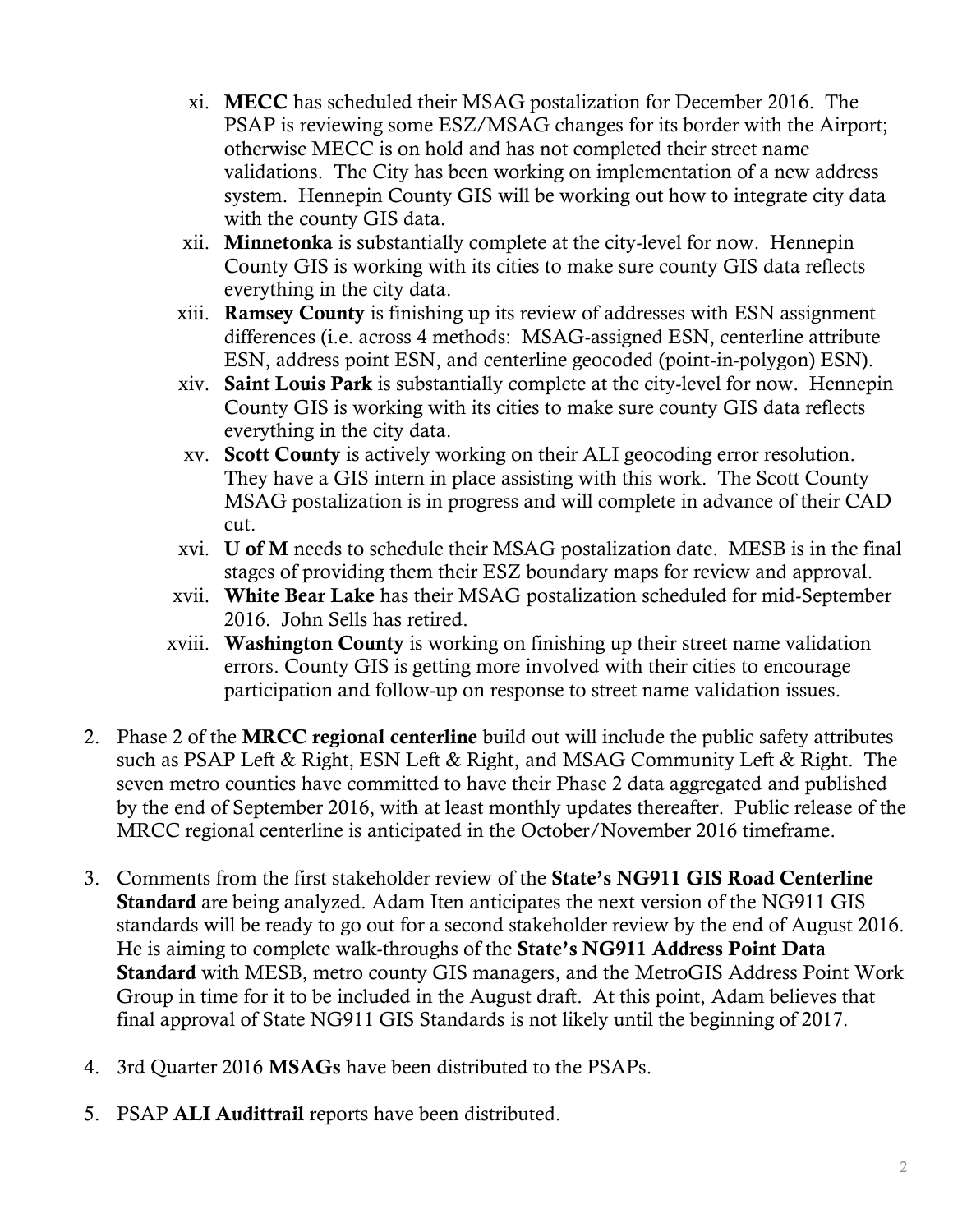|                         | 9-1-1/GIS Data Synchronization |                                 |                                   |                          |                        |                                  | <b>GIS Integration</b>                   |                                                |                                                        |                 |                                               |
|-------------------------|--------------------------------|---------------------------------|-----------------------------------|--------------------------|------------------------|----------------------------------|------------------------------------------|------------------------------------------------|--------------------------------------------------------|-----------------|-----------------------------------------------|
| <b>PSAP</b>             | ESZ<br>Validations             | Response<br>Area<br>Validations | <b>Street Name</b><br>Validations | Postalize<br><b>MSAG</b> | Address<br>Validations | <b>Address ESN</b><br>Validation | Integration to<br>Regional<br>Centerline | Integration to<br><b>Regional ESZ</b><br>Layer | Integration to<br>Regional<br><b>Address</b><br>Points | <b>GIS MSAG</b> | Integration to<br>Statewide SIF<br>& ECRF/LVF |
| Airport                 | complete                       | na                              | complete                          | complete                 | active                 | not started                      | active                                   | not started                                    | not started                                            | not started     | not started                                   |
| Anoka                   | complete                       | active                          | complete                          | complete                 | active                 | not started                      | active                                   | active                                         | not started                                            | active          | not started                                   |
| Bloomington             | active                         | na                              | active                            | not started              | not started            | not started                      | active                                   | not started                                    | not started                                            | not started     | not started                                   |
| Carver                  | complete                       | complete                        | complete                          | scheduled                | active                 | not started                      | active                                   | active                                         | not started                                            | not started     | not started                                   |
| Chisago                 | active                         | not started                     | complete                          | complete                 | complete               | not started                      | active                                   | active                                         | not started                                            | active          | not started                                   |
| Dakota                  | complete                       | complete                        | complete                          | complete                 | complete               | active                           | active                                   | active                                         | not started                                            | not started     | not started                                   |
| <b>Eden Prairie</b>     | complete                       | na                              | active                            | complete                 | active                 | not started                      | active                                   | not started                                    | not started                                            | not started     | not started                                   |
| Edina                   | active                         | active                          | complete                          | not started              | not started            | not started                      | active                                   | not started                                    | not started                                            | not started     | not started                                   |
| Ft Snelling/Airbase     | not started                    | not started                     | na                                | complete                 | na                     | not started                      | active                                   | not started                                    | not started                                            | not started     | not started                                   |
| <b>Hennepin Sheriff</b> | active                         | not started                     | complete                          | complete                 | active                 | not started                      | active                                   | not started                                    | not started                                            | not started     | not started                                   |
| Hopkins (closed)        | complete                       | na                              | complete                          | na                       | complete               | na                               | na                                       | na                                             | na                                                     | na              | na                                            |
| Isanti                  | complete                       | not started                     | complete                          | complete                 | active                 | not started                      | active                                   | active                                         | not started                                            | not started     | not started                                   |
| Minneapolis             | active                         | not started                     | active                            | scheduled                | not started            | not started                      | active                                   | not started                                    | not started                                            | not started     | not started                                   |
| Minnetonka              | complete                       | complete                        | complete                          | complete                 | complete               | not started                      | active                                   | not started                                    | not started                                            | not started     | not started                                   |
| Ramsey                  | complete                       | active                          | complete                          | complete                 | complete               | active                           | active                                   | active                                         | not started                                            | not started     | not started                                   |
| Richfield (closed)      | complete                       | na                              | complete                          | na                       | complete               | na                               | na                                       | na                                             | na                                                     | na              | na                                            |
| Scott                   | complete                       | active                          | complete                          | complete                 | active                 | not started                      | active                                   | active                                         | not started                                            | not started     | not started                                   |
| <b>St Louis Park</b>    | complete                       | na                              | complete                          | complete                 | complete               | not started                      | active                                   | not started                                    | not started                                            | not started     | not started                                   |
| U of M                  | active                         | not started                     | not started                       | not started              | not started            | not started                      | active                                   | not started                                    | not started                                            | not started     | not started                                   |
| Washington              | active                         | not started                     | active                            | complete                 | not started            | not started                      | active                                   | not started                                    | not started                                            | not started     | not started                                   |
| White Bear Lake         | complete                       | na                              | complete                          | scheduled                | complete               | not started                      | active                                   | active                                         | not started                                            | not started     | not started                                   |

**Summary of 9-1-1/GIS Data Preparation for NG9-1-1 (as of July 13, 2016)**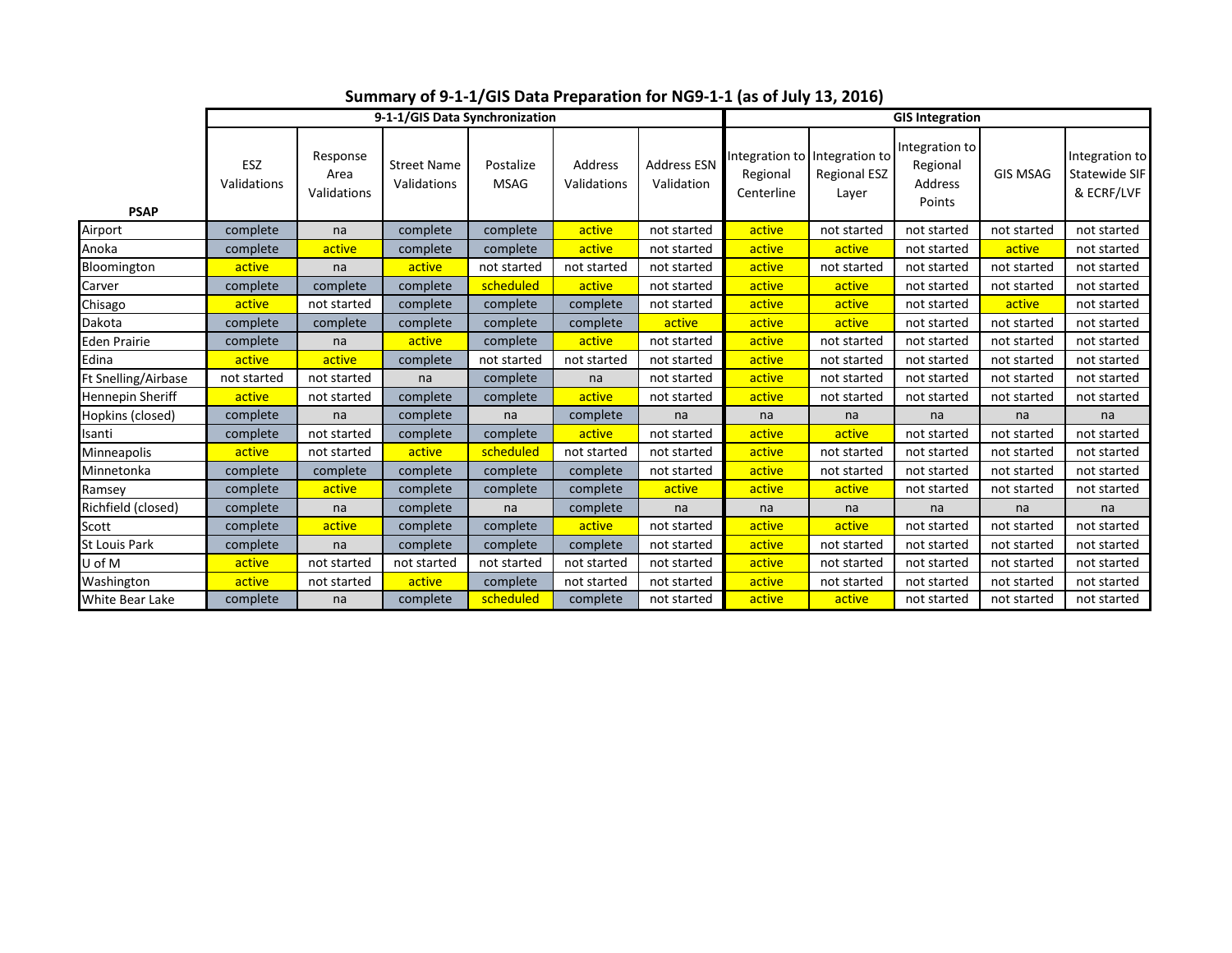# Memo

| To:      | Nancie Pass, Chair 9-1-1 Technical Operations Committee                          |
|----------|----------------------------------------------------------------------------------|
| From:    | Heidi Hieserich, Chair PSAP Training and Operations Roundtable                   |
| $Cc$ :   | Pete Eggimann, Director of 9-1-1 Services, Metropolitan Emergency Services Board |
| Date:    | July 13, 2016                                                                    |
| Subject: | Recommendation of Minimum Training Requirements for Minnesota Metro Region       |

#### **Purpose**

To recommend for adoption a minimum training requirements standard for individuals that will serve as a public safety emergency communications professional, also referred to as telecommunicator, public safety call-taker and/or dispatcher, in the Minnesota Metro Region. The training topics recommended herein are intended to identify the basic foundational knowledge and skills necessary to successfully fulfill the role of an emergency communications professional. It is strongly encouraged that an emergency communications professional be required to demonstrate understanding of the knowledge and concepts recommended here through practical application as part of an on the job training process.

#### **Rationale**

The roles and responsibilities of the emergency communications professional have grown increasingly complex over time. The position has evolved significantly over the years into a technological position that relies upon numerous sophisticated and integrated systems and databases. Emergency communications professionals make decisions involving serious life and death consequences on a daily basis and must be highly trained and skilled professionals. The safety of the communities and responders served is dependent on their ability to effectively gather and communicate critical information while maintaining situational awareness of incident response and responders.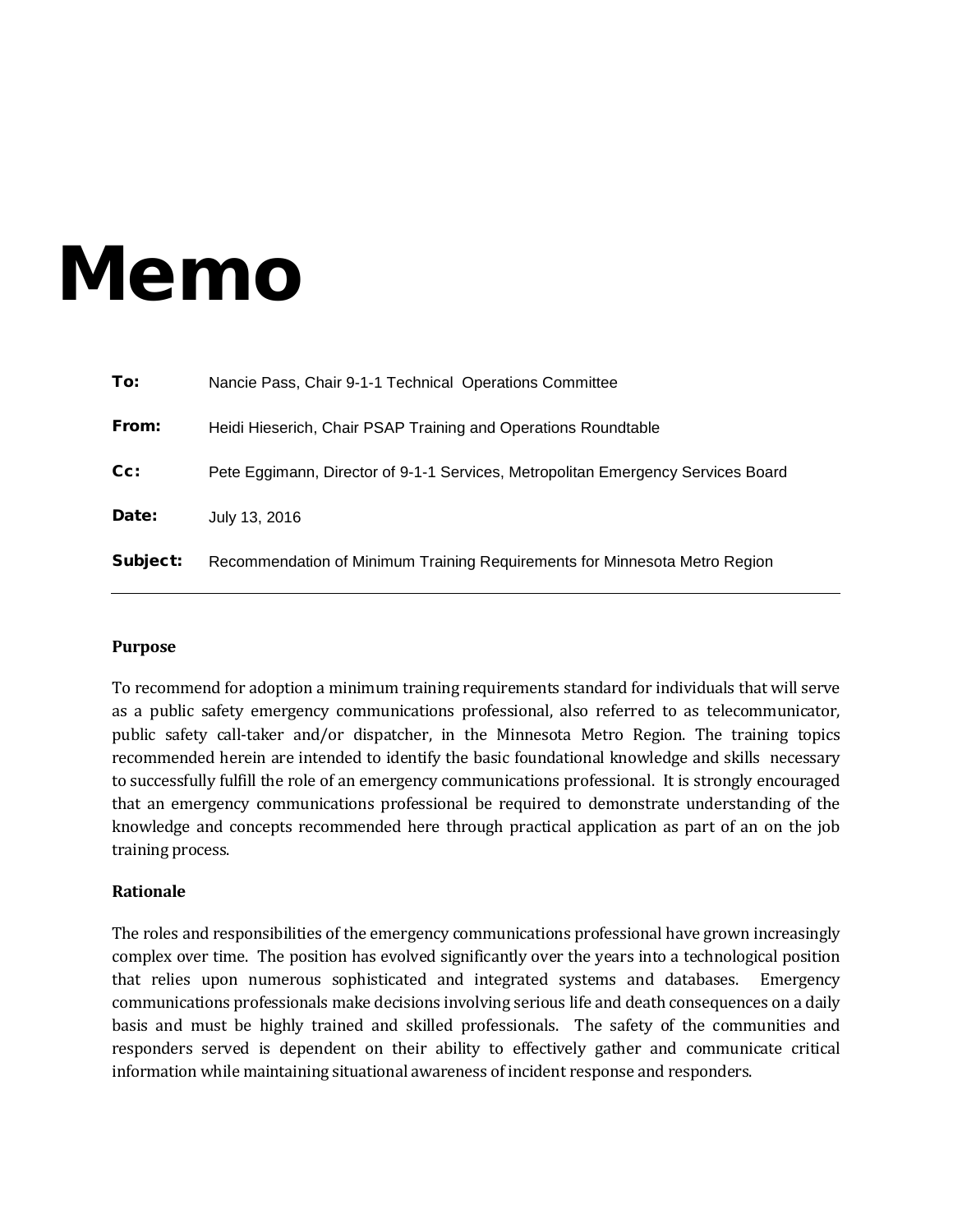#### **Background**

In early 2016 the 9-1-1 Technical Operations Committee tasked the PSAP Training and Operations Roundtable Workgroup with developing a recommendation for the minimum training requirements of public safety emergency communications professionals working in the metro region. A project workgroup was formed that included PSAP members from MSP Airport Emergency Communications Center, Allina Emergency Medical Services, Anoka County Central Communications, Dakota County Communications Center, Edina 9-1-1 Communications Center, Metropolitan Emergency Services Board, Minneapolis Emergency Communications Center, Ramsey County Emergency Communications Center, and State Patrol.

#### **Approach**

The workgroup met several times over the course of the last five months to develop a comprehensive recommendation that could be supported by a diverse set of agencies within the metro region. The timely release of the "Recommended Minimum Training Guidelines for Telecommunicators" published by APCO and NENA this year was instrumental with this project and served as a foundational document to the workgroups recommendation.

The workgroup members approached the project by first benchmarking current training requirements within their respective agencies to the APCO/NENA draft. After confirming the draft recommendation was a reasonable achievement for workgroup agencies the workgroup made several additions and modifications to ensure it met the needs of agencies within the metro region. The last step involved vetting the recommendation with the entire PSAP Training and Operations Roundtable membership.

#### **Recommendation**

The PSAP Training and Operations Roundtable workgroup recommends that the 9-1-1 TOC approve the proposed standard and carry forward the recommendation to the Metropolitan Emergency Services Board for adoption as a required standard for the nine-county metro area PSAPs. The workgroup also recommends that the project work continue beyond the development of recommended training standard to a standard that would require certification. This could be explored through a second phase of this project, in which the workgroup would develop and recommend a certification process.

#### *Attachments (1)*:

Draft –Minimum Training Standard, Emergency Communications Professional –Minnesota Metro Region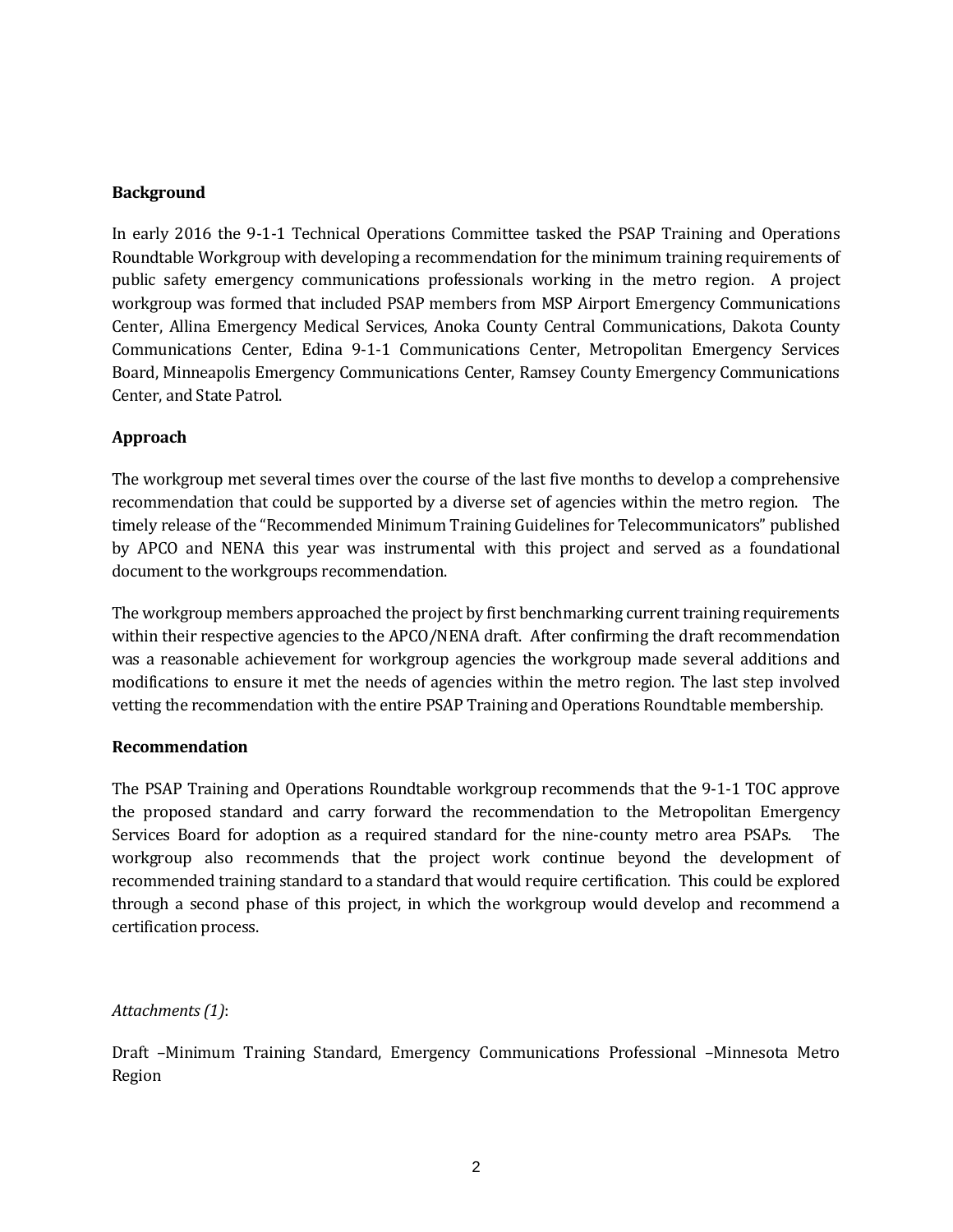| <b>METRO REGION</b>                  |
|--------------------------------------|
| 911 Standards, Protocols, Procedures |

| Document Section:               | 1 - Training                    | 911 TOC Approval – Signature:     |
|---------------------------------|---------------------------------|-----------------------------------|
| Sub-Section:                    | <b>METRO</b>                    | Date:                             |
| Procedure Title:                | Minimum Training Standard,      |                                   |
|                                 | <b>Emergency Communications</b> |                                   |
|                                 | <b>Professional</b>             |                                   |
| Date Established:               | <b>XXXXX</b>                    |                                   |
| <b>Replaces Document Dated:</b> |                                 | <b>MESB Approval - Signature:</b> |
| Date Revised:                   |                                 |                                   |

## **1. Purpose or Objective**

To provide a minimum training requirement for individuals that will serve as a public safety emergency communications professional also referred to as telecommunicator, public safety call-taker and/or dispatcher, in the Minnesota Metro Region. The training topics in this standard identify the basic foundational knowledge and skills necessary to successfully fulfill the role of an emergency communications professional.

## **2. Background:**

Emergency communications professionals make life and death decisions on a daily basis and must be highly trained and skilled professionals due to the consequences of their actions or inactions. The safety of the communities and responders served is dependent on their ability to effectively gather and communicate critical information while maintaining situational awareness of incident response and responders. Minimum training requirements and standards ensure the public receives the highest quality of service in their time of need regardless of jurisdictional boundaries.

## **3. Operational Context:**

This standard outlines the minimum basic training requirements only. It is imperative that all emergency communications professionals receive supplemental training that will enable them to process emergency calls that are specific to their agency. It is strongly encouraged that line public safety emergency communications professionals be required to demonstrate understanding of the knowledge and concepts included in this standard through practical application as part of an on-the-job training process. The length of time and depth of training with a particular topic must correlate to the needs and services rendered within the agency.

## **4. Definitions:**

*Emergency communications professional* - A person employed by a PSAP who – after receiving supplemental training that will enable them to process emergency calls specific to their respective PSAP – is qualified to handle emergency calls and/or provide for the appropriate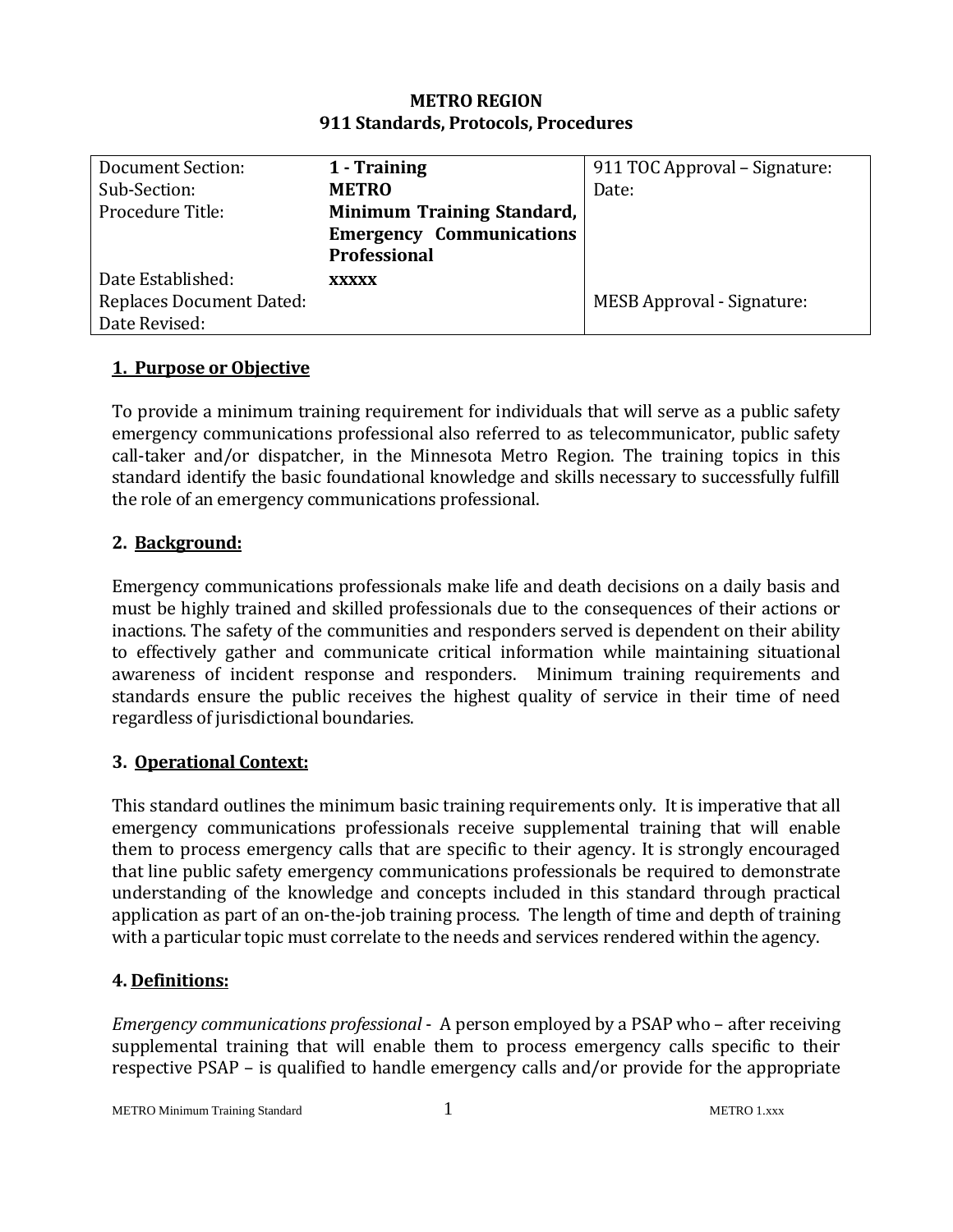emergency response in a live environment. Basic training by itself does not qualify one to take calls in a live environment; rather it provides a baseline level of knowledge.

## **5. Recommended Protocol/ Standard:**

#### **Requirements:**

Highly recommended for entry level public safety emergency communications professional<br>  $\square$  Recon

- Recommended for \_\_\_\_\_\_\_\_\_\_\_\_\_
	- Optional for \_\_\_\_\_\_\_\_\_\_\_\_\_\_\_\_\_\_

## **6. Training Topics:**

**A) Roles and Responsibilities:** Public safety emergency communications professionals must understand the roles and responsibilities of their position as it relates to the agency's stakeholders. Stakeholders include the public, response and ancillary agencies, as well as other PSAPs that might be involved in the incident. The level of professionalism exemplified is a direct reflection upon the agency and the public safety industry.

*Recommended Training Topics – Roles and Responsibilities*

- Introduction to agency mission, vision and terminology
- Duties and responsibilities of the position
- Explanation of the communities and agencies served
- Roles and responsibilities of public safety partners (police, fire, EMS, emergency management, etc.)
- Ethics, professionalism, values, personal conduct, image
- Local, regional, state and industry wide policies, procedures, rules, regulations and standards
- Role of the emergency communications professional as it relates to responder Safety
- Structure of local governance
- **B) Legal Concepts:** The emergency communications professional must be aware that every action taken could be scrutinized within a court of law, as well as by the community served. Preparation for the role of emergency communications professional should cover the rules and regulations that govern the emergency communications profession at both the local and federal level.

## *Recommended Training Topics – Legal Concepts*

- Liability, confidentiality, negligence, duty
- Overview of criminal and civil law as it pertains to agency response
- Documentation, MN Data Practices Act, recording, and records retention
- Media/information dissemination
- Health Insurance Portability Accountability Act (HIPAA)

#### METRO Minimum Training Standard 2 2 METRO 1.xxx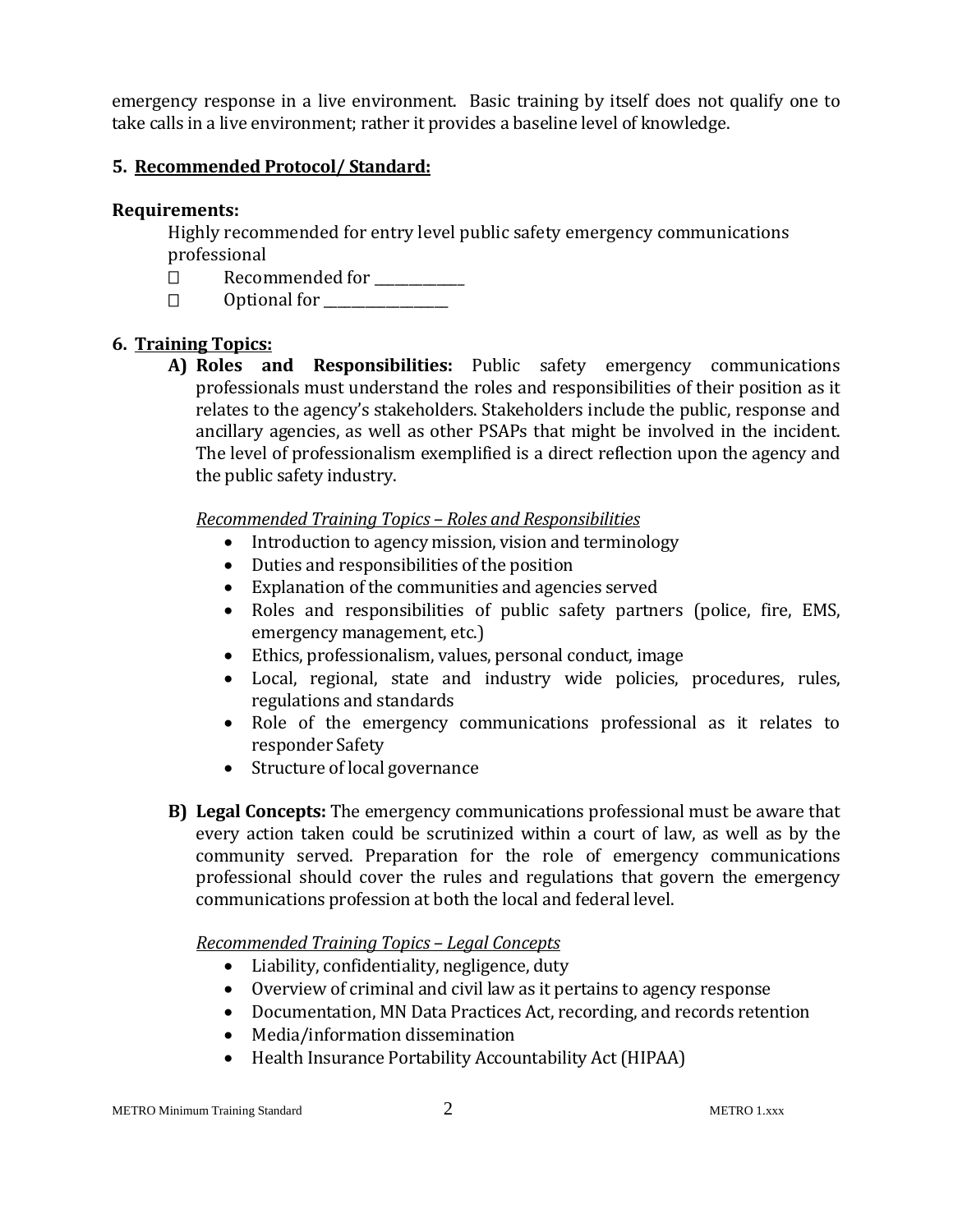**C) Interpersonal Communications:** The techniques used by the emergency communication professional could have a drastic impact on the outcome of the incident. This section focuses on the knowledge, skills, and abilities that every emergency communication professional should have to perform effectively in their role.

*Recommended Training Topics – Interpersonal Communications*

- Communication and de-escalation techniques
- Active listening techniques
- Information processing, communications cycle
- Internal and external customer service and interactions with others
- Diversity/demographics
- Non-Native-Language Callers
- Communication-Impaired callers
- **D) Emergency Communications Technology & Information Systems:** Each PSAP within the U.S. faces a constantly changing landscape of communications technologies and advancements. It is important that emergency communication professionals understand the terminology associated with call delivery, call processing, and dispatch infrastructure. Each subtopic is intended to be customized to meet the instructing agency's needs, with the understanding that the technology component serves as a building block for future learning environments.

## *Emergency Communications Technology & Information Systems:*

- Telephone technologies (selective routing, wireline, wireless, multi-line telephone systems, private branch exchange, voice over internet protocol, class of service, etc.)
- Basic and enhanced 9-1-1, NG 9-1-1
- Automatic Number Identification (ANI)/Automatic Location Identification (ALI)
- Wireless Phase I and Phase II
- Telecommunications Device for the Deaf (TDD)/Teletypewriter (TTY)/Telephone Relay Service (TRS)
- Text to 9-1-1 capabilities
- Telematics and enhanced third party call delivery capabilities
- Computerized mapping/geographic information systems (GIS)
- Logging recorders
- Computer-aided dispatch (CAD) Systems<br>• Mobile data systems (MDS), automatic
- Mobile data systems (MDS), automatic vehicle location (AVL), paging, alarms, etc.
- Call transfers, alternate and default Routing, etc.
- Mass notification systems and procedures
- Criminal justice information systems (CJIS)/National Law Enforcement Telecommunications System (NLETS)
- Agency department information technology operations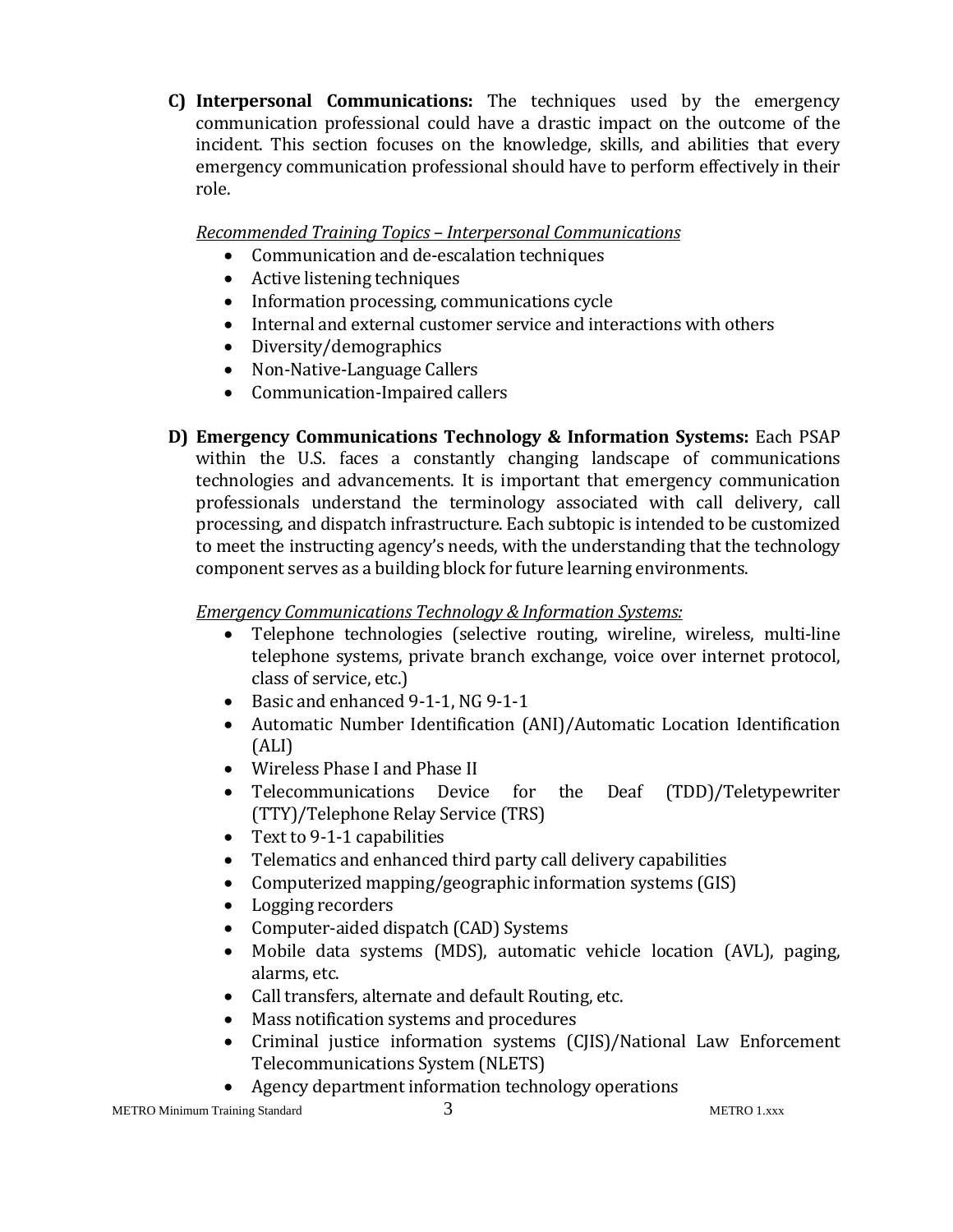- Interagency networks and databases
- **E) Call Processing:** This section covers many of the most essential skills that an emergency communication professional needs to possess. They must be able to process a variety of incident types and sizes. The management of the call from delivery through categorization, prioritization, pre-arrival instructions, and dispatch of appropriate resources is the core of the emergency communication professional's position. Even when PSAPs are discipline specific (i.e., law enforcement only), the reality of multidiscipline incidents is evidence that working knowledge of other disciplines is necessary. The development of a local curriculum that includes all response disciplines is in the best interest of the responder and the public.

## *Recommended Training Topics – Call Processing*

- Call Receiving (hang-up, abandoned, open line, call tracing and records retrieval procedures)
- Interviewing/interrogation techniques
- Structured call-taking protocols and standards overview
- Maintaining control of the call
- Escalated incidents and managing high-risk calls (domestic assault, active shooter/hostile events, suicidal, mass casualty incident, etc.)
- Managing specialty calls (children, elderly, mentally or emotionally challenged, communications impaired)
- Call categorization/prioritization
- Homeland security/terrorism/weapons of mass destruction (WMD)
- Aircraft/rail incidents/marine
- Hazardous materials incidents
- Missing/exploited/trafficked Persons
- Discipline specific call processing and dispatching (law, fire, EMS)
- Responder-initiated calls
- Amber Alerts
- **F) Emergency Management:** The emergency communications professional plays a pivotal role in the management of emergency incidents, especially as the scope of an incident grows in complexity. Having a minimum-level understanding of Incident Management and Incident Command Systems is necessary to ensure they can effectively serve small incident response to disaster-level events.

*Recommended Training Topics – Emergency Management*

- Introduction to Incident Command System (ICS) IS 100
- ICS for Single Resources and Initial Action Incidents IS 200
- National Response Framework an Introduction IS 800
- National Incident Management System (NIMS) IS 700
- Emergency management roles and responsibilities
- Disaster preparedness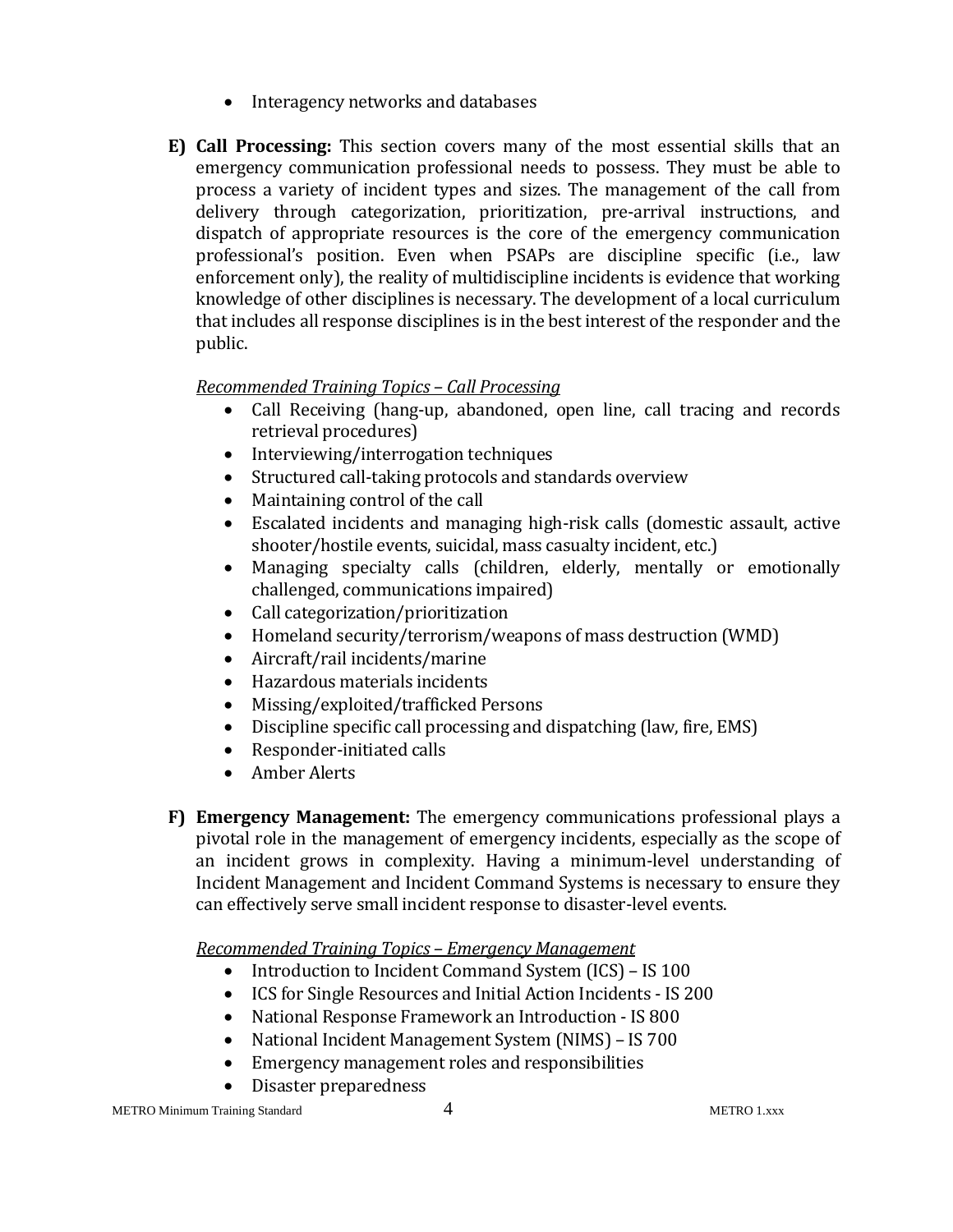- Mutual-aid/Telecommunicator Emergency Response Taskforce (TERT) IS 144
- Governmental and private resources
- Local emergency operation plans
- **G) Radio Communications:** With the majority of emergency calls coming from mobile devices, it is important to understand radio systems play a lead role in both call delivery and dispatch functions. The emergency communications professional should possess an understanding of the rules, regulations, abilities, and limitations of the local radio system and how this can affect the response.

## *Recommended Training Topics – Radio Communications*

- ARMER system and state standards; at a minimal 1.11.3 Training Radio Telecommunicators & 1.11.4 Training ARMER End Users
- Minnesota Dispatchers Communications Best Practice Guide
- Radio communication techniques (rate of speech, terminology, formulating communication)
- Radio technology and equipment (system information and coverage, malfunction and failure procedure)
- Rationale for radio procedures and protocols<br>• Radio discipline (professionalism, controlled of
- Radio discipline (professionalism, controlled communication, etc.)
- Interoperability and role of emergency communications professional in coordinating multi-agency communications (COML, COMT, etc.)
- Federal Communications Commission (FCC) Rules
- **H) Stress Management**: All members of the public safety family experience intense levels of stress. It is important for an emergency communications professional to understand the effects of stress on their job performance and life outside of work. A well-designed stress-management program, accounting for both personal and organizational needs, results in a better quality of life for the emergency communications professional and a higher level of service for the responder and citizen.

*Recommended Training Topics – Stress Management*

- Definition, Causation, Identification<br>• Strategies for dealing with stress/a
- Strategies for dealing with stress/accumulative stress and burnout (peer support, lifestyle changes)
- Critical Incident Stress Management (CISM)
- Post-traumatic stress disorder (PTSD)
- Employee assistance program (EAP)
- **I) Quality/Performance Standards Management:** To ensure a training program is effectively meeting the needs of the emergency communications professional and the organization, metrics should be put in place to measure the success of the program. Items such as daily observation reports (DOR) and skills performance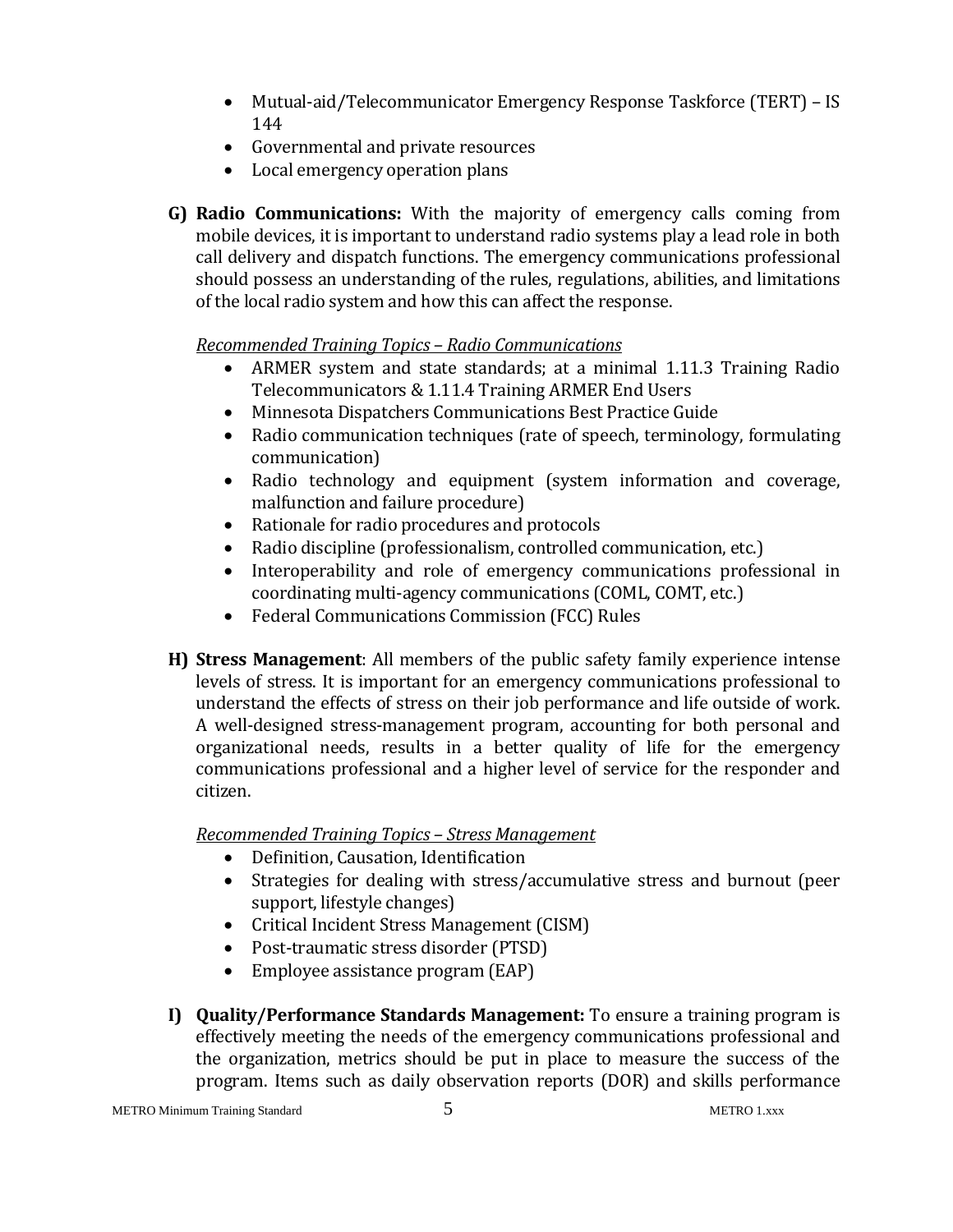testing are recommended to track progress and identify areas of performance needing improvement. The same process should be applied to all emergency communications professionals to ensure that the organization is providing a uniformly high level of service to its customers.

## *Recommended Training Topics – Quality Management*

- DOR/Skills Performance Testing/Performance Standards
- Acceptance of feedback
- Attendance
- Quality Assurance (QA)/Quality Control (QC)/Quality Improvement (QI)

## **7. Recommended Procedure:**

It is highly recommended that Public Safety Answering Point managers ensure that their training programs meet or exceed this standard as the minimum competency-based training for entry level emergency communications professionals.

## **8. Management**

PSAP management will ensure that emergency communications professionals demonstrate minimum competencies in accordance with this standard and that all training is conducted by qualified personnel.

## **9. References**

"Model Statute for the Regulation of Minimum Training Guidelines for Telecommunicators", NENA International, Alexandria, VA, 2016 Retrieved from https://www.nena.org/page/trainingguidelines

"Recommended Minimum Training Guidelines for the Telecommunicators", NENA International, Alexandria, VA, 2016 Retrieved from https://www.nena.org/page/trainingguidelines

"2015 Report Professional Communications Human Resource Committee ProCHRT", APCO International, Daytona Beach, Florida, 2015 Retrieved from https://www.apcointl.org/doc/conference-documents/resources/619-2015 prochrt-report/file.html

APCO ANS 3.103.2.2015, "Minimum Training Standards for Public Safety Telecommunicators", APCO International, Daytona Beach, FL, 2015 Retrieved from

ARMER 1.11.3, "Training Radio Telecommunicators" MN SECB, 2015 Retrieved from